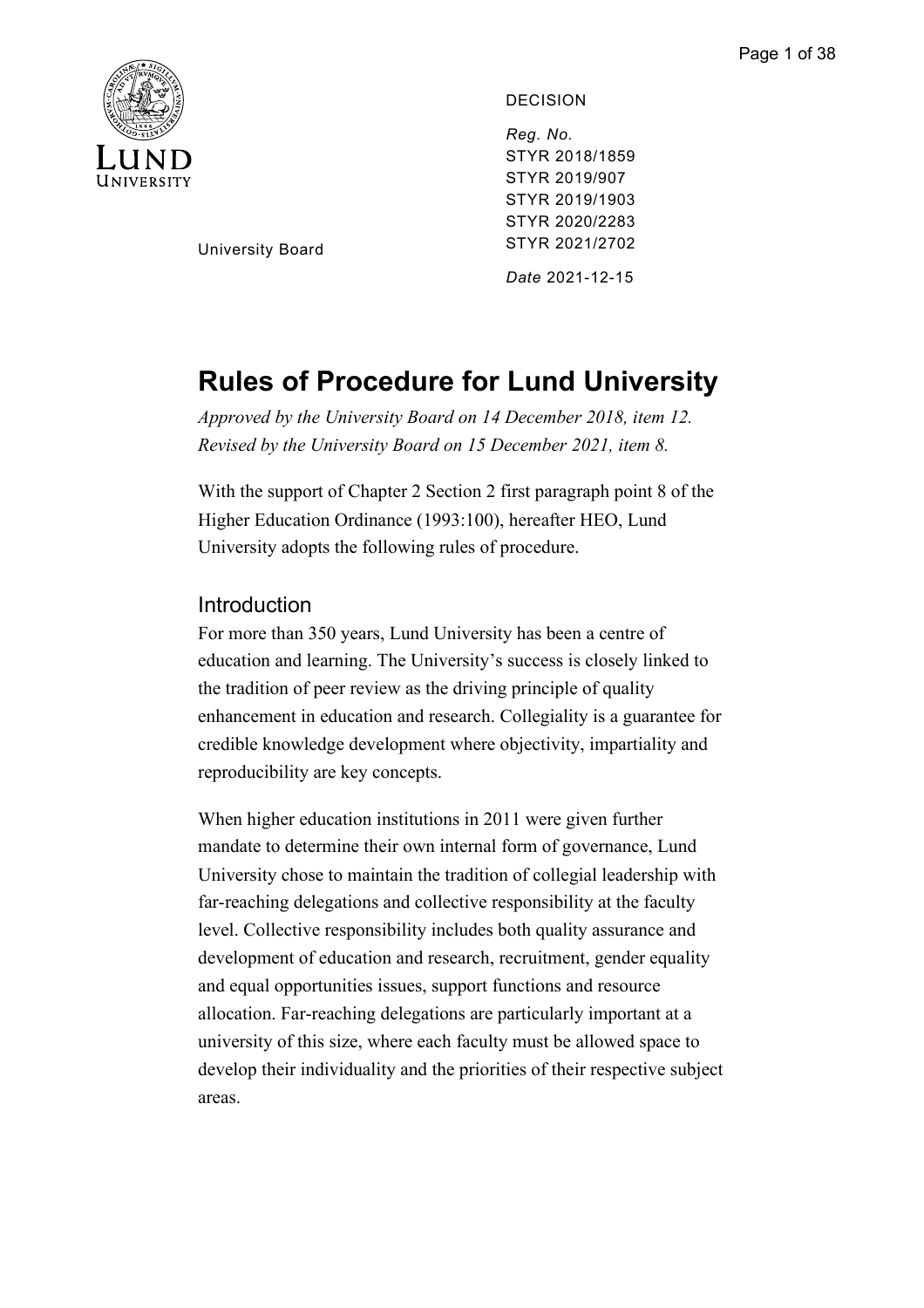Page 2 of 38

Members of the faculty and departmental boards are appointed through election, and the majority consists of teaching staff with research/artistic expertise. These elected bodies have the overall responsibility, and a monitoring function, for the activities at the faculty and department. The decision-making power of the elected bodies is important for employee influence, and contributes to a healthy division of power. As a knowledge organisation, the University's success depends on the professional commitment of its employees, which is enabled by providing considerable opportunities for participation. The department and faculty level leaders (heads of department/deans) are former lecturers who have been appointed by their superiors after consultation or through election. The appointment of an academic leader is thereby legitimated from both the higher and lower organisational level, which is necessary in order for them to contribute to well-founded change. An academic leader operates in a system of both high- and low-level management, which makes the principle of line management as present as collegial governance.

Present-day universities are government authorities, and must follow the laws and regulations that apply to them, current collective agreements and other agreements, and properly exercise public authority and fulfil their duties as employers. A successful University today must thus be able to uphold the principle of collegiality in order to maintain a quality enhancement culture, where the power of initiative within the academic profession is encouraged and developed, while satisfactorily fulfilling the requirements that apply to government authorities. At the University, the various governing principles are applied simultaneously – the collegial process of knowledge-driven development, the regulatory control as a result of our responsibilities as a government authority, and the managementinspired governing principle that includes goals, strategies and followup. Both individual leaders and members of the decision-making bodies operate within and through these forms of governance.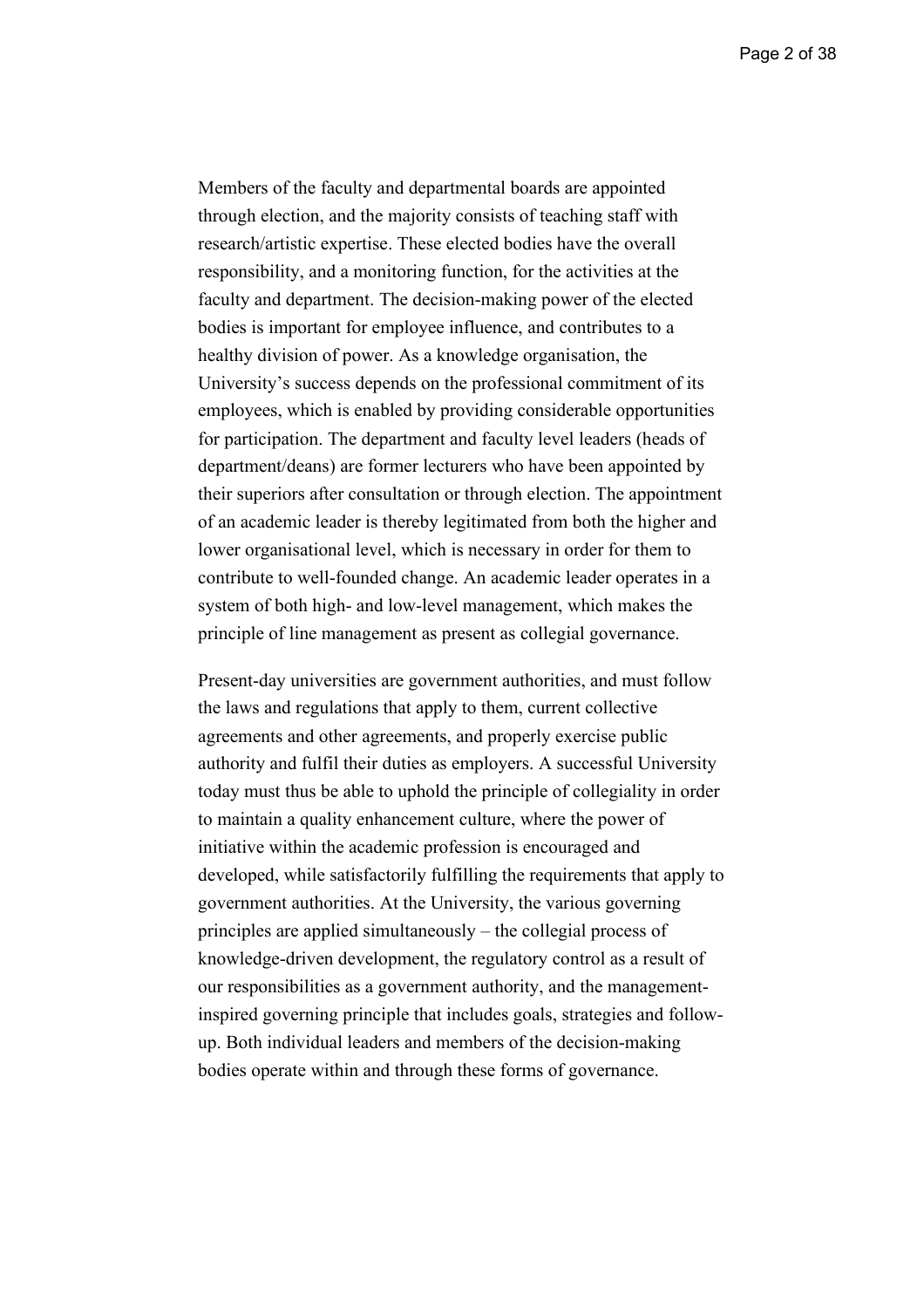Lund University's Rules of Procedure aim to clarify how its activities shall be governed, and clarify the responsibilities between different functions within the organisation.

## **Definitions**

- 1. Lund University's objective is that within all committees, boards and other bodies within the University there is to be a gender balance. In the present rules, balance refers to a representation of one gender that is not lower than 40 per cent of all members.
- 2. Teaching staff refers to a person holding any of the types of employment specified in the current Lund University Appointment Rules. Teaching staff with research or artistic expertise refers to professors or persons holding academic positions requiring a doctoral degree or the equivalent qualification.

Further regulations on the electoral process are issued by the vicechancellor.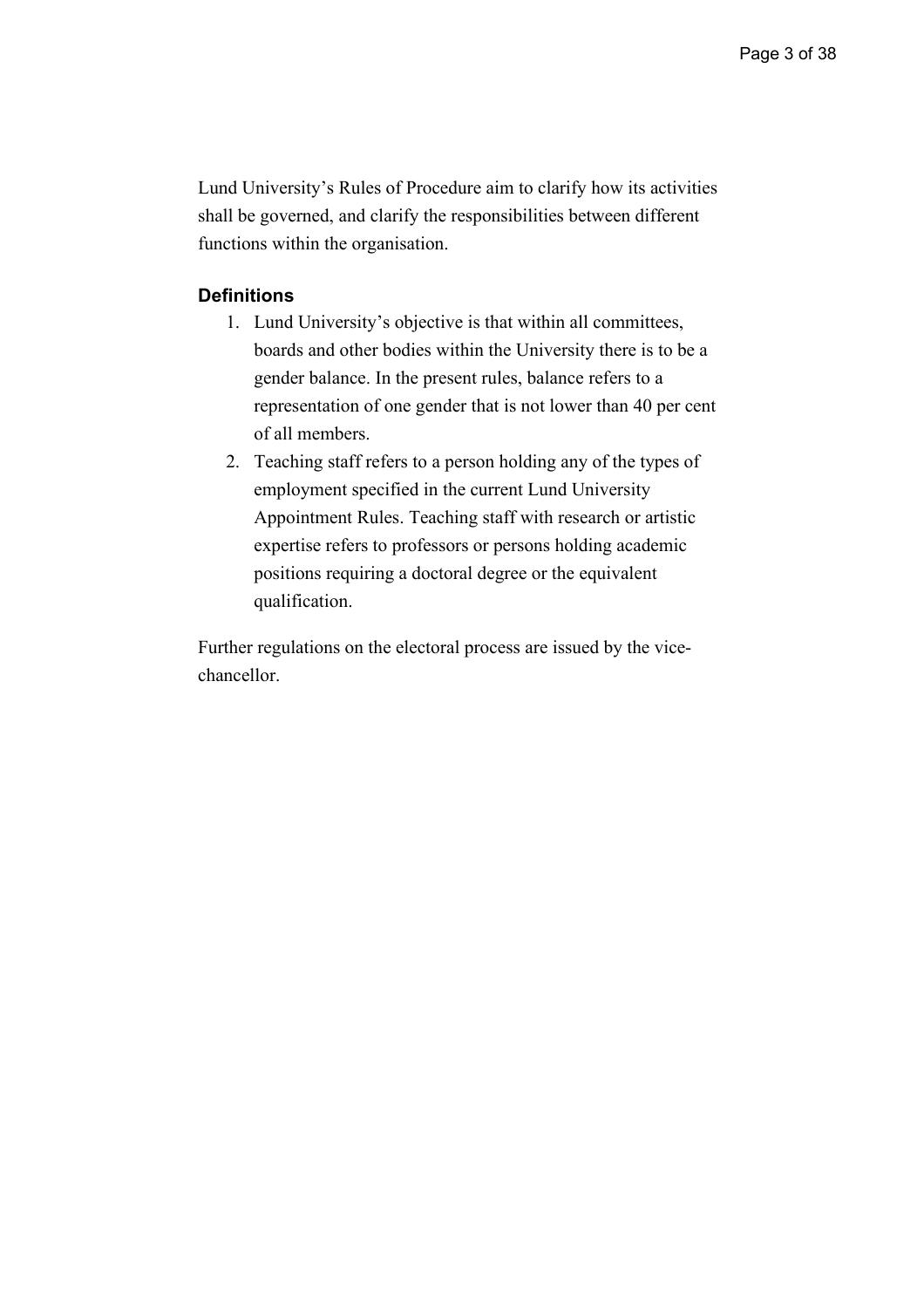## 1 Organisation

## **1.1 Organisation structure**

Lund University's organisation in accordance with these rules of procedure can be illustrated as follows:



\* Disciplinary Board, Staff Disciplinary Board, Deviations from Good Research Practice Review Board and Admissions Board.

A more detailed description of the remit, composition, etc. of each unit can be found in chapters 2, 3 and 4 below.

## **1.2 University Board**

The University Board supervises all of the University's operations and assumes responsibility for the fulfilment of its mandate (Chapter 2 Section 2 of the Higher Education Act (1992:1434), hereafter HEA). Within the University Board is an Audit Committee.

### **1.3 Internal Audit**

There is an internal audit office at the University (Ch. 1 Sec. 5a HEO and Sec. 2 Internal Audit Ordinance (2006:1228), hereafter IAO).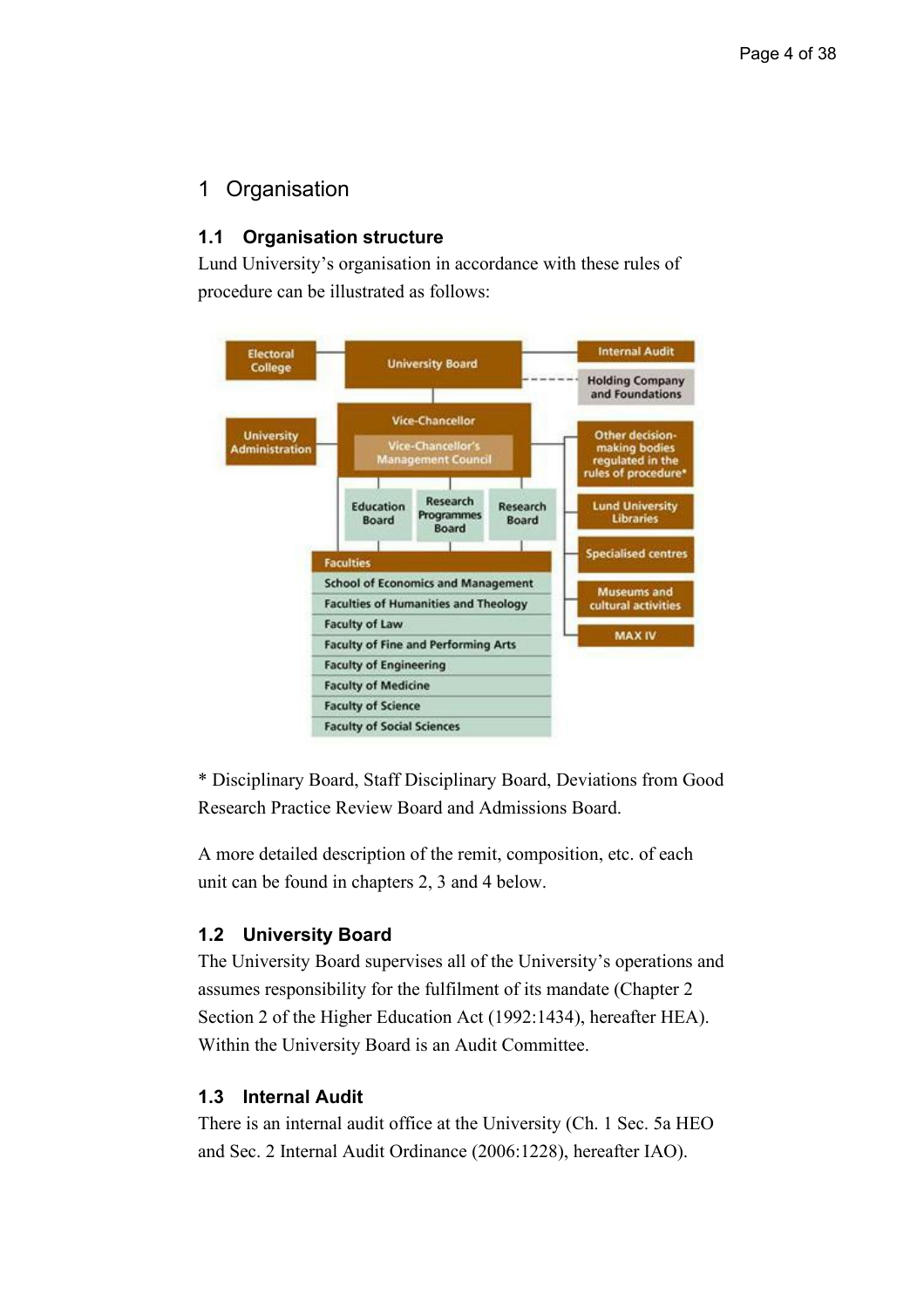## **1.4 Vice-Chancellor and Deputy Vice-Chancellor**

The University Vice-Chancellor is the head of the public authority and is responsible for leading its operations on behalf of the University Board (Ch. 2 Sec. 3 HEA and Ch. 1 Sec. 5 paragraph 2 HEO).

The Vice-Chancellor shall have a deputy (Ch. 2 Sec. 10 HEO). The Vice-Chancellor's deputy shall be called the Deputy Vice-Chancellor.

## **1.5 Vice-Chancellor's Management Council**

There shall be a management council at Lund University known as the Vice-Chancellor's Management Council.

## **1.6 Education Board**

There shall be a central education board at Lund University. The Education Board shall report to the Vice-Chancellor.

#### **1.7 Research Programmes Board**

There shall be a central research programmes board at Lund University. The Research Programmes Board shall report to the Vice-Chancellor.

#### **1.8 Research Board**

There shall be a central research board at Lund University. The Research Board shall report to the Vice-Chancellor.

#### **1.9 Electoral College**

There shall be an electoral college at Lund University.

#### **1.10 Staff Disciplinary Board**

There is a staff disciplinary board at Lund University (decision of 25 October 1993, A 9 13996/93).

#### **1.11 Disciplinary Board**

There is a disciplinary board at Lund University (Ch. 10 Sec. 3 HEO).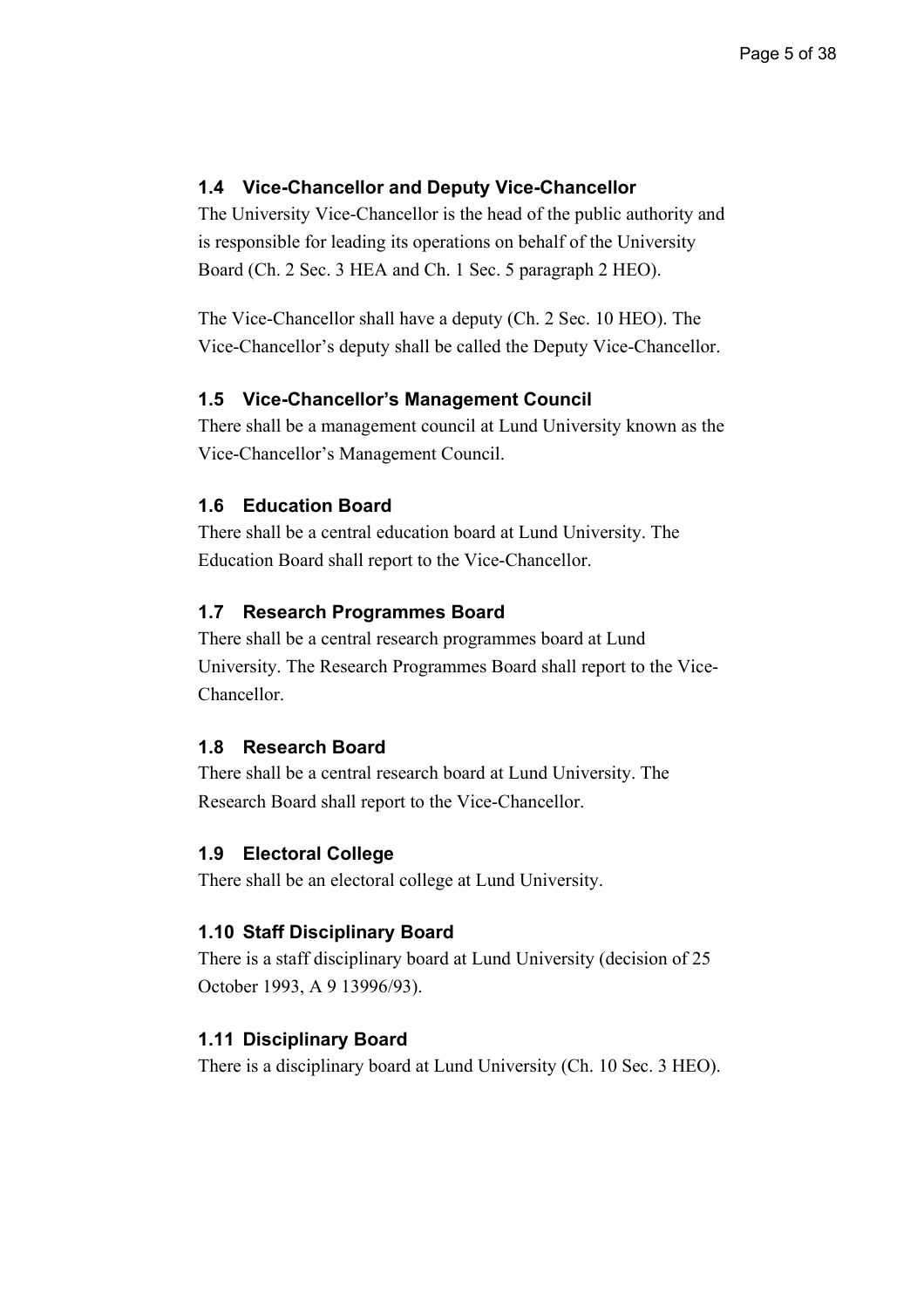## **1.12 Deviations from Good Research Practice Review Board**

There is a board for dealing with deviations from good research practice at Lund University.

## **1.13 Admissions Board**

There is an admissions board at Lund University.

## **1.14 Faculties, specialised centres, cultural and public centres, and libraries**

## *1.14.1 Faculties*

Lund University shall be organised into faculties. The faculties are:

- Faculty of Engineering
- Faculty of Fine and Performing Arts
- Faculties of Humanities and Theology
- Faculty of Law
- Faculty of Medicine
- Faculty of Science
- Faculty of Social Sciences
- School of Economics and Management

## *1.14.1.1 Faculty boards*

The highest decision-making body at each faculty shall be the faculty board.

## *1.14.2 Specialised centres*

The establishment of operations within the University's specialised centres shall be decided by the Vice-Chancellor. The specialised centres shall be managed by the Vice-Chancellor, or an individual appointed by the Vice-Chancellor.

## *1.14.3 Lund University's cultural and public centres*

Lund University's cultural and public centres (LUKOM) shall be brought together in a shared organisational structure led by the Vice-Chancellor or an individual appointed by the Vice-Chancellor.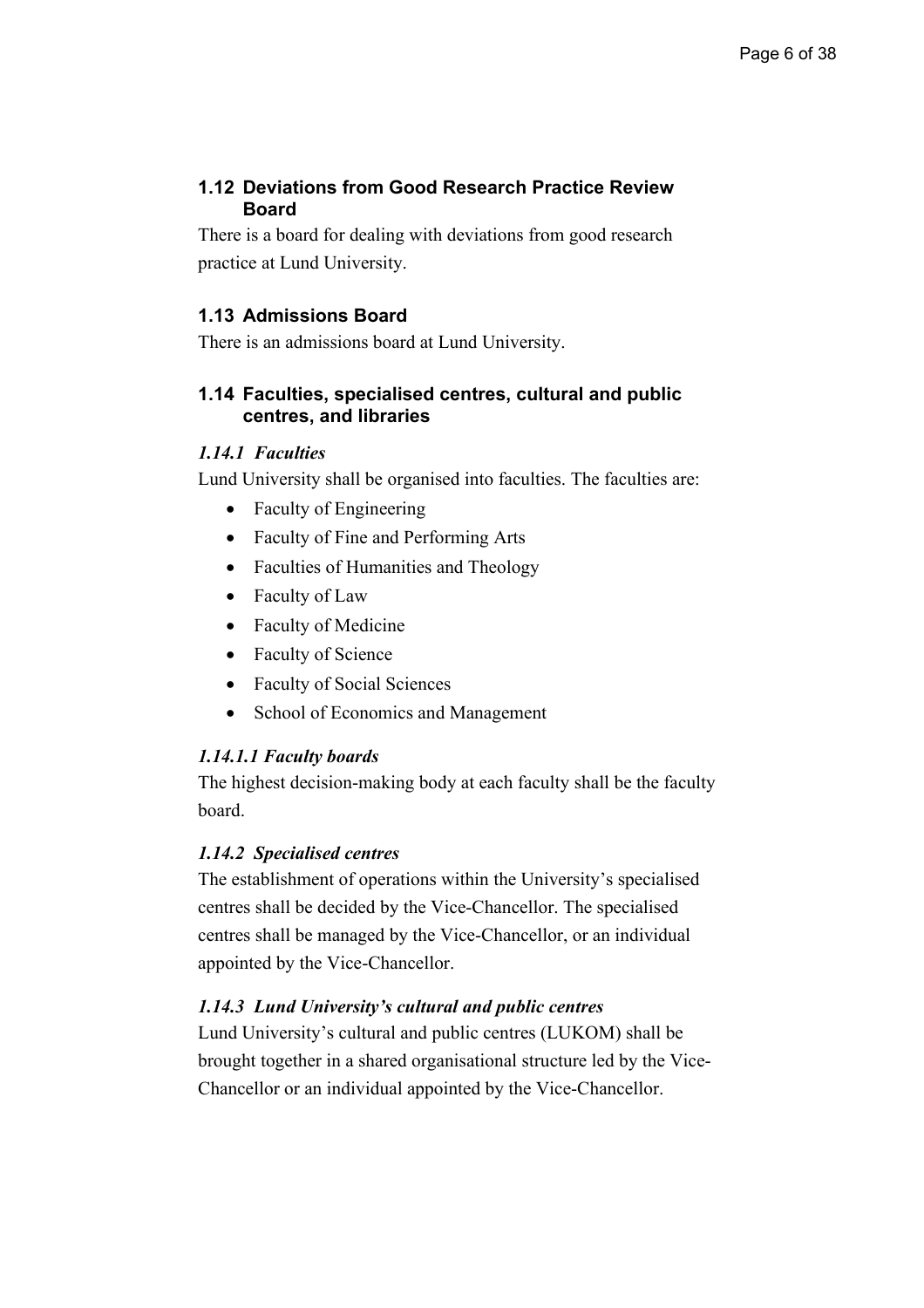## *1.14.4 MAX IV Laboratory*

Lund University has a national research facility in the form of an electron accelerator laboratory called MAX IV Laboratory. MAX IV Laboratory is governed by a board (Swedish Code of Statutes 1994:946).

#### *1.14.5 The University Library and Combined Library Operations*

At Lund University there shall be a University Library (UB). The combined library operations consist of the University Library (UB), faculty libraries and the separate libraries that are not part of a faculty library. There shall be a Library Director.

#### *1.15 Departments and equivalent units*

The University's teaching and research activities shall be carried out at departments, the University's specialised centres or other equivalent units in accordance with separate decisions.

#### *1.15.1 Department boards*

At each department or other equivalent unit, there shall be a department board or equivalent that shall be the highest decisionmaking body.

#### *1.16 Central administration*

There is a central administration at the University. There shall be a University Director and a Deputy University Director.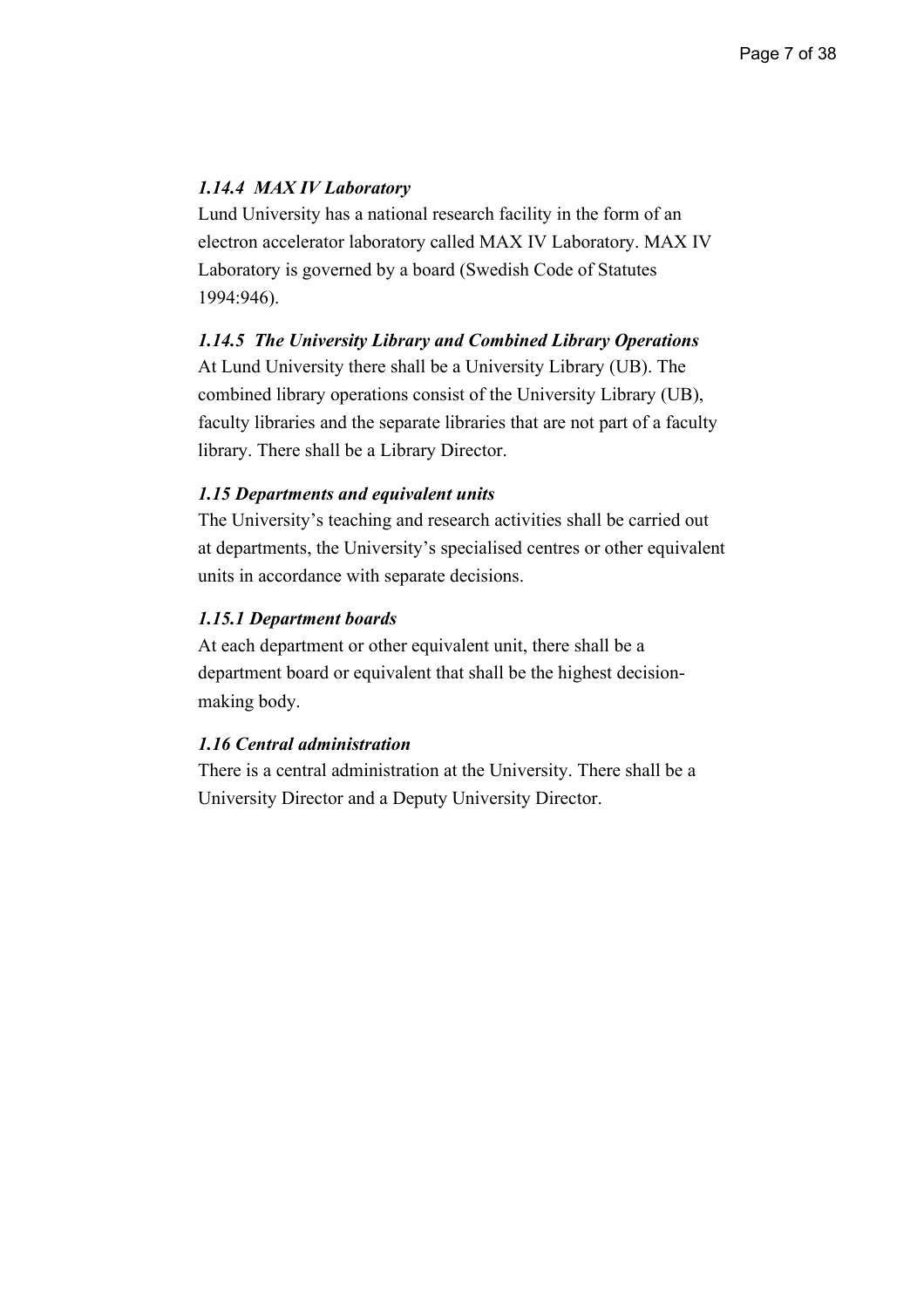## 2 Management and management bodies at Lund **University**

## **2.1 University Board**

The board of a higher education institution shall supervise all of its operations and assume responsibility for the fulfilment of its mandate (Ch. 2 Sec. 2 HEA).

In its role as University management, the board is answerable to the Government for the operations of the University and shall ensure that they are carried out efficiently and in accordance with the law and the obligations of Sweden's membership of the European Union, that they are reported in a reliable and accurate manner and that the public authority makes good use of the State's resources (Sec. 3 Government Agencies Ordinance (2007:515), hereafter AO).

The board shall make decisions on the following (Ch. 2 Sec. 2 HEO):

- important issues relating to the overall operational focus and organisation of the higher education institution
- annual reports, interim reports, budgetary records and other important reports, and otherwise ensure that the institution has an internal governance and control system that functions in a satisfactory manner
- measures resulting from audit reports and audit memoranda from the Swedish National Audit Office
- guidelines and audit routines for internal auditing and measures resulting from the observations and recommendations arising from internal audits pursuant to Section 10 of the IAO (2006:1228)
- important issues relating to the internal allocation and monitoring of resources
- the admissions procedure laid down in the second paragraph of Section 3 of Chapter 6 HEO
- rules of procedure with important regulations on the overall organisation of the higher education institution, delegation of decision-making powers, the processing of issues and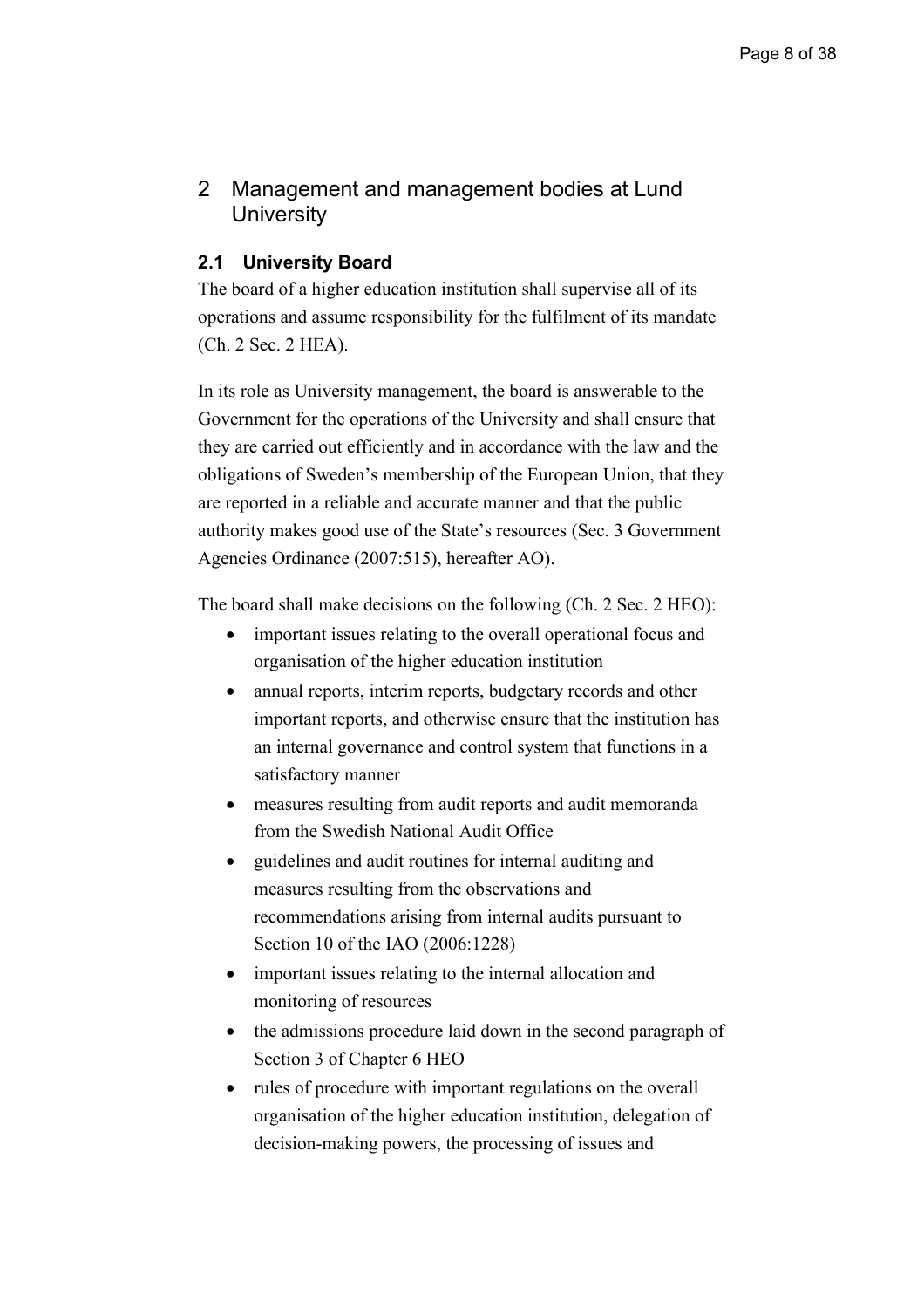operational procedures in other respects, unless otherwise provided by statutes or regulations

- appointment rules
- other important regulations
- other issues that are of principle importance

The Board may entrust decisions on interim reports to the chair in consultation with the Vice-Chancellor (Ch. 2 Sec. 4 a HEO).

In addition, the board decides in accordance with special regulations in the Higher Education Ordinance on:

- proposals to the Government on the appointment of a vicechancellor (Ch. 2 Sec. 8 HEO)
- appointment of a deputy to the vice-chancellor (Ch. 2 Sec. 10) second paragraph HEO)
- appointment of a deputy chair of the board (Ch. 2 Sec. 1) second paragraph HEO)
- appointment of three members of the Staff Disciplinary Board (Ch. 2 Sec. 15 first paragraph HEO)
- rules for the electoral college concerning consultation with teaching staff, other staff and students as part of the process of appointing a vice-chancellor (Ch. 2 Sec. 8 second paragraph HEO), appointing a deputy vice-chancellor (Ch. 2 Sec. 10 HEO) and electing teaching staff representatives (Ch. 2 Sec. 7 a first paragraph HEO)

In addition, the University Board itself shall decide on:

- remits of holding companies
- associated foundations
- whether an association of students at the University may be granted the status of a students' union for a specified period (Ch. 4 Sec. 8 HEA)
- the entitlement of students to representation as regulated in Chapter 2 Section 14 fourth paragraph of the HEO and on the basic rules for student influence at Lund University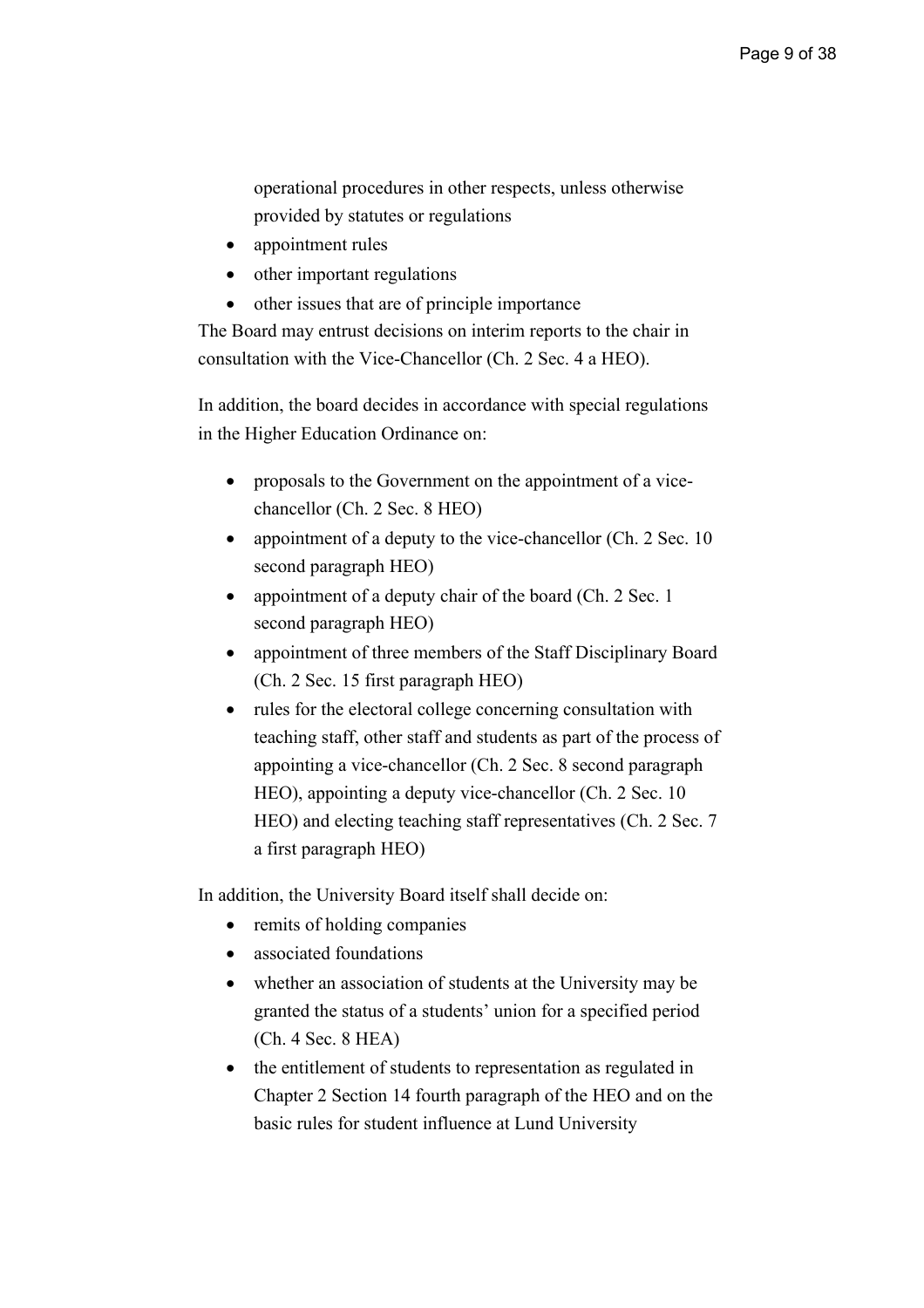#### **2.2 Composition of the University Board**

The University Board is to be composed of a chair, the Vice-Chancellor and 13 other members (Ch. 2 Sec. 1 HEO). The chair is to be appointed from among the other members. Teaching staff have the right to three representatives on the board. The teaching staff representatives are elected (Ch. 2 Sec. 7 a HEO). The students have the right to three representatives on the board (Ch. 2 Sec. 7 a HEO). The student representatives are appointed in accordance with the regulations of Section 7 of the Student Union Ordinance (2009:769).

All members except the Vice-Chancellor are appointed for a maximum of three years (Ch. 2 Sec. 7 HEO).

The chair and the remaining seven members shall be appointed by the Government pursuant to Chapter 2 Section 4 of the HEA.

Representatives of the employee organisations have the right to attend board meetings, speak and put forward proposals. They are appointed in accordance with the regulations of the Staff Representatives Ordinance (1987:1101).

## **2.3 Audit Committee**

The Audit Committee shall be the University Board's preparatory body for matters concerning internal governance and control (decision of 18 October 2013, IR 2013/13).

#### **2.4 Internal Audit**

The Internal Audit Office is organised under the University Board and reports directly to the board (Ch. 1 Sec. 5 a HEO and Sections 9–10 IAO).

The Internal Audit Office shall be led by a manager appointed by the Vice-Chancellor after consultation with the chair of the University Board.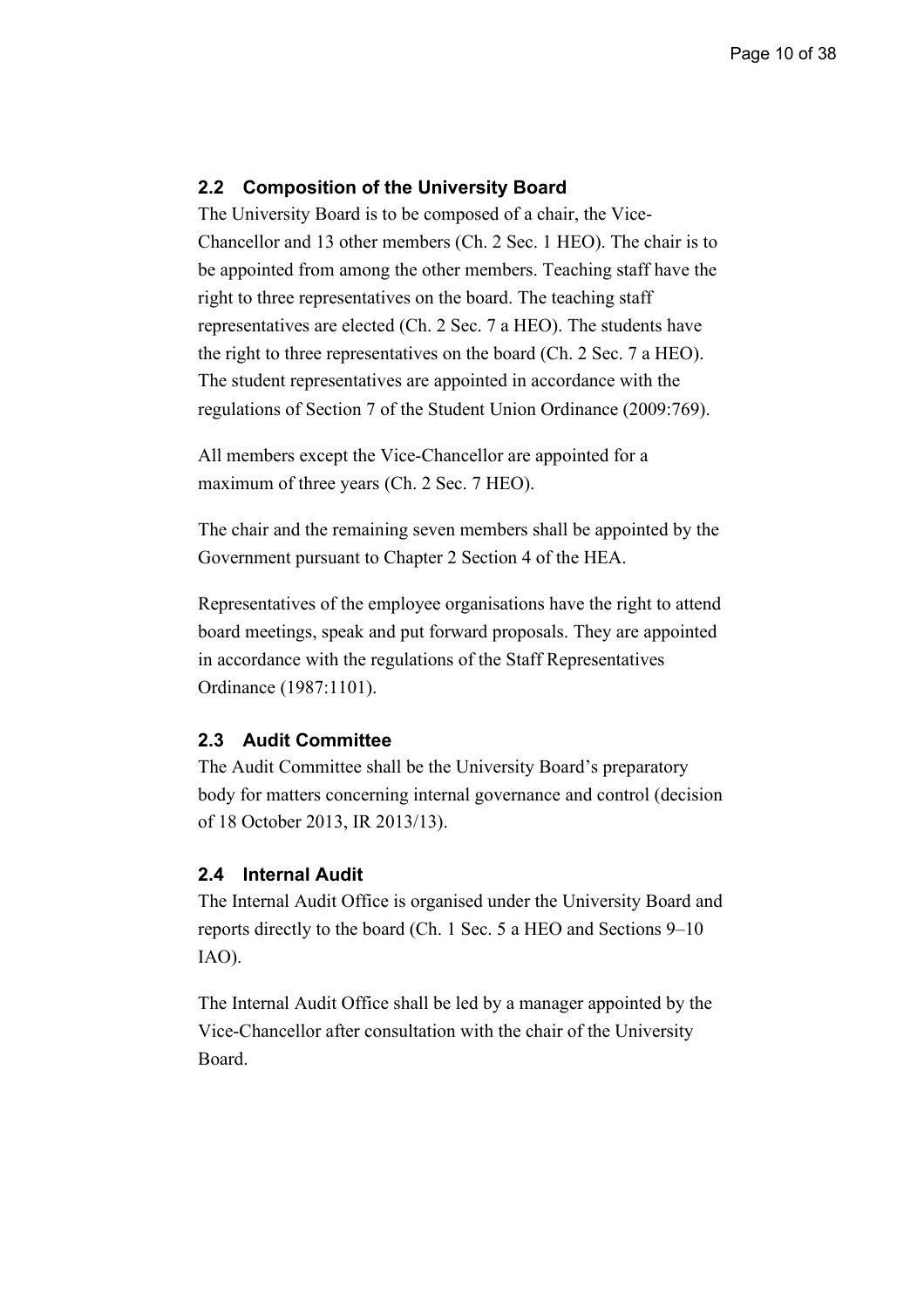## **2.5 Risk Committee**

The Risk Committee shall be a preparatory body of the University Board for standpoints concerning the University's overall risk assessment within the framework of internal governance and control. The Risk Committee shall also promote understanding and awareness about overall risks within the University.

#### **2.6 Vice-Chancellor**

The Vice-Chancellor is responsible for the day-to-day running of the University on behalf of the University Board in accordance with the directives and guidelines decided by the Board. The Vice-Chancellor shall keep the University Board informed about the University's operations, provide the University Board with information on which to base decisions and implement the decisions of the University Board.

The Vice-Chancellor shall decide on matters other than those referred to in section 2 (i.e. Ch. 2 Sec. 2 HEO), unless:

- 1. otherwise provided by enactment or ordinance, or
- 2. the board has decided otherwise (Ch. 2 Sec. 3 HEO).

Pursuant to this provision, the decision-making powers not included in Section 2.1 rest with the Vice-Chancellor. The Vice-Chancellor approves the delegation of decision-making powers at Lund University.

The Vice-Chancellor assumes responsibility for the authority's employment policy (Sec. 8 AO) by:

- developing and coordinating public employment policy, in collaboration with other agencies
- ensuring that University employees have good awareness of the goals of the University's operations
- creating good working conditions and harnessing and developing employees' skills and experience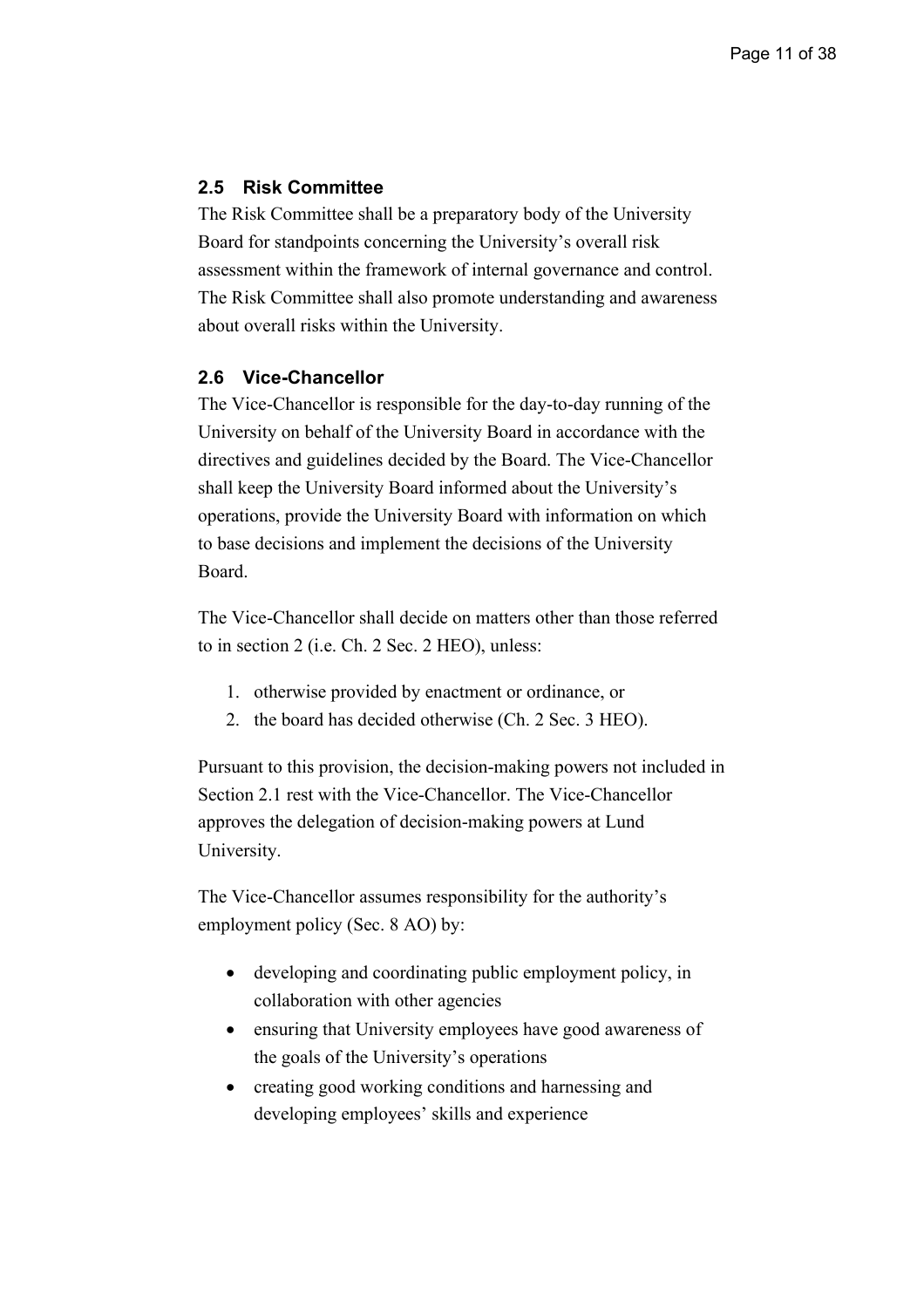## **2.7 Deputy Vice-Chancellor**

The term of office of the Deputy Vice-Chancellor shall be the same as that of the Vice-Chancellor. The Deputy Vice-Chancellor stands in for the Vice-Chancellor when he or she is not working, and otherwise serves in the place of the Vice-Chancellor to the extent decided by the Vice-Chancellor (Ch. 2 Sec. 10 HEO).

## **2.8 Appointment of Vice-Chancellor and Deputy Vice-Chancellor**

The Vice-Chancellor is appointed by the Government following a proposal from the University Board. It is the responsibility of the University Board to consult students, teaching staff and other staff before the proposal is made (Ch. 2 Sec. 8 HEO). Consultations with students, teaching staff and other staff are conducted via the Electoral College. The Deputy Vice-Chancellor is appointed by the board (Ch. 2 Sec. 10 second paragraph HEO).

## *The appointment of Vice-Chancellor and Deputy Vice-Chancellor shall be carried out according to the following:*

A Recruitment Committee tasked to prepare proposals for Vice-Chancellor and Deputy Vice-Chancellor of Lund University shall be appointed according to the following:

- The University Board appoints from among its members the chair of the Recruitment Committee and a further three members to include one external member, one member of the teaching staff and one student.
- The Electoral College appoints from among its members four members of the Recruitment Committee to include two members of the teaching staff, one member from the nonacademic staff and one student.
- Membership of the committee is personal, i.e. in the event of being absent it is not possible for someone else to participate in place of the member.
- The chair of the committee has the casting vote in the Recruitment Committee's meetings.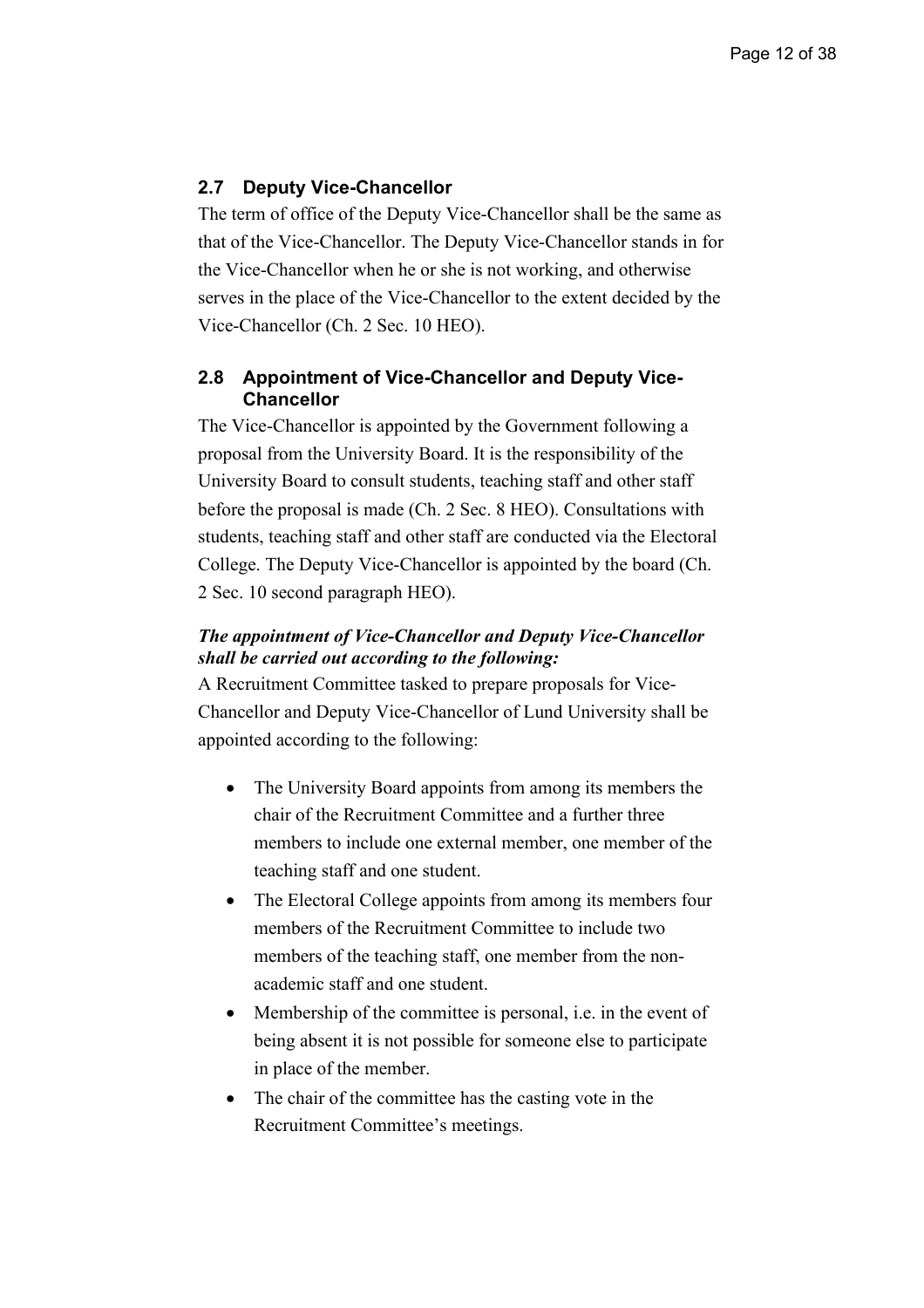The right to be present, speak and put forward proposals at the committee's meetings also applies to one representative of each employee organisation and two officers (including one with HR expertise)

#### *The University Board's tasks*

- The University Board's first task is to initiate the appointment of a Recruitment Committee.
- The University Board's second task, based on the proposal of the Recruitment Committee, is to draw up a person specification for the Vice-Chancellor and Deputy Vice-Chancellor.
- The University Board's third task, based on the proposal of the Recruitment Committee, is to decide on a proposal for Vice-Chancellor and to decide on a Deputy Vice-Chancellor.

#### *The Recruitment Committee's tasks*

The Recruitment Committee's task is to draft proposals for Vice-Chancellor and Deputy Vice-Chancellor. This includes the following:

- to draw up a plan for the recruitment of a Vice-Chancellor and Deputy Vice-Chancellor,
- to provide information and gain support for the work in its respective groups throughout the process,
- after consultations with the Electoral College, to propose a person specification for the Vice-Chancellor and Deputy Vice-Chancellor to the University Board,
- to draw up procedural rules for applications and candidatures,
- to actively work to bring forward the best candidates prior to consultations with the Electoral College,
- to determine the extent to which external expertise shall be engaged in the recruitment process,
- to present more than one proposal for Vice-Chancellor and Deputy Vice-Chancellor to the Electoral College. The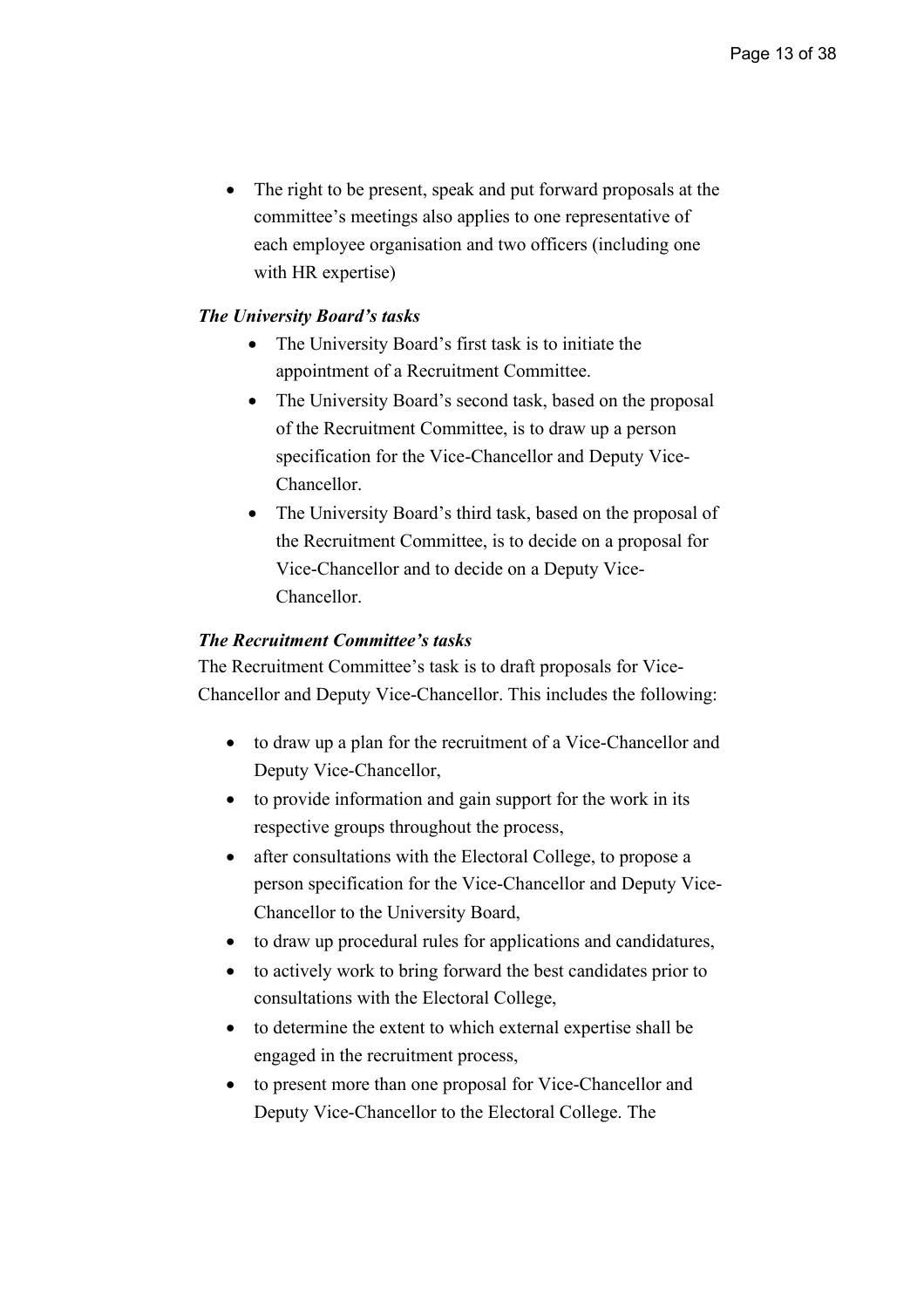requirement for multiple candidates can be deviated from if the Recruitment Committee is unanimous on this point,

- to initiate consultations with the Electoral College concerning the justification of its selection of candidates in relation to the established person specification,
- after consultations with the Electoral College, to put forward a proposal for the Vice-Chancellor and Deputy Vice-Chancellor to the University Board,
- in its respective proposals for the Vice-Chancellor and Deputy Vice-Chancellor, to account for how the recruitment process has been carried out and, in particular, how the gender equality aspect has been taken into consideration.

#### *Recruitment of Deputy Vice-Chancellor*

The recruitment process for the Deputy Vice-Chancellor shall be the same as for the Vice-Chancellor and shall be initiated at the latest when the University Board has made a decision on the proposal for Vice-Chancellor. Normally, applications for Deputy Vice-Chancellor shall, like those for Vice-Chancellor, be sought both internally and externally. When applications for Deputy Vice-Chancellor are sought externally this is to be carried out through a call for applications for a fixed-term post as Deputy Vice-Chancellor combined with an administrative position. Early in the process, the Vice-Chancellor shall be given the opportunity to give views on the candidates for Deputy Vice-Chancellor. The Recruitment Committee may also involve the Vice-Chancellor later in the process.

If an appointed Deputy Vice-Chancellor leaves their position when there is less than three years of the term of office remaining, the recruitment of a new Deputy Vice-Chancellor can be conducted using a simplified process. The simplified process entails that the person specification that applied in the recruitment of the outgoing Deputy Vice-Chancellor can be used and that applicants can be only be sought internally within Lund University.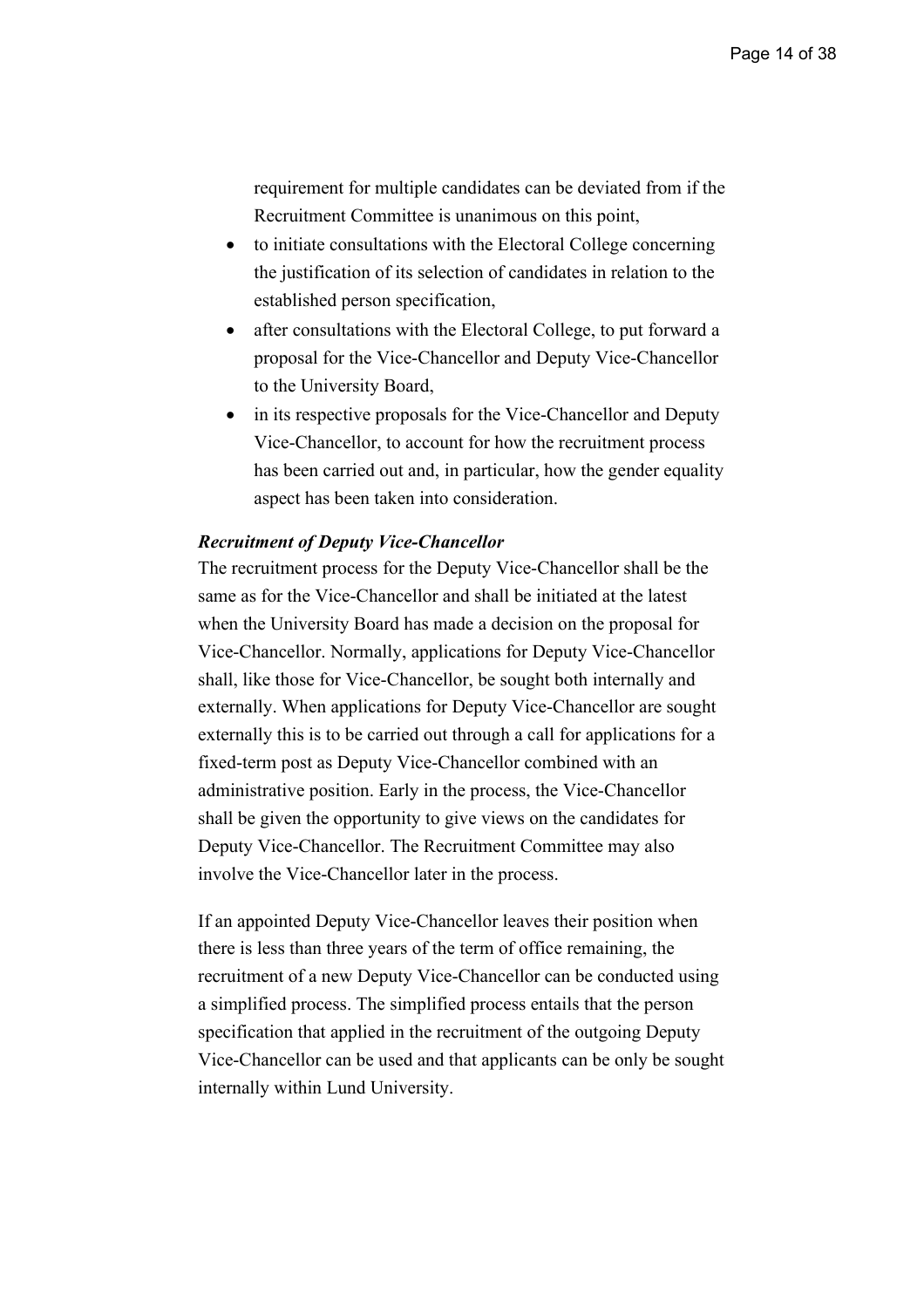#### **2.9 Electoral College**

#### *Remit*

The Electoral College shall fulfil the requirements of Chapter 2 Section 8 of the HEO on the University Board's obligation to consult teaching staff, other staff and students in the process of appointing a vice-chancellor or deputy vice-chancellor.

The representatives of teaching staff with research or artistic expertise and of other staff on the Electoral College appoint teaching staff representatives to the University Board through elections and are responsible for any by-elections.

The Electoral College shall report to the University Board on how the gender equality aspect has been taken into account in connection with elections etc. in accordance with Chapter 2 Section 8 of the HEO.

#### *Organisation and composition*

The Electoral College shall be composed of a maximum of 48 members. Of these, 24 shall be teaching staff with research or artistic expertise and the places shall be allocated as follows: 16 places are divided evenly between the faculties and the remaining eight are allocated in consideration of the number of staff in the category at each of the faculties. In addition, there are 12 members who represent other staff, distributed so as to ensure that all the faculties are represented and other staff outside the faculties are guaranteed representation. The students have the opportunity to appoint 12 members. Representatives of teaching staff with research or artistic expertise and other staff are appointed through elections at each faculty or equivalent. The student representatives are appointed in accordance with the regulations of Section 7 of the Student Union Ordinance (2009:769).

Employees of Lund University who are employed until further notice or for a continuous period of at least two years and whose employment is equal to at least 50 per cent of full-time hours are entitled both to vote and to nominate in elections of members to the Electoral College. The requirement of at least 50 per cent of full-time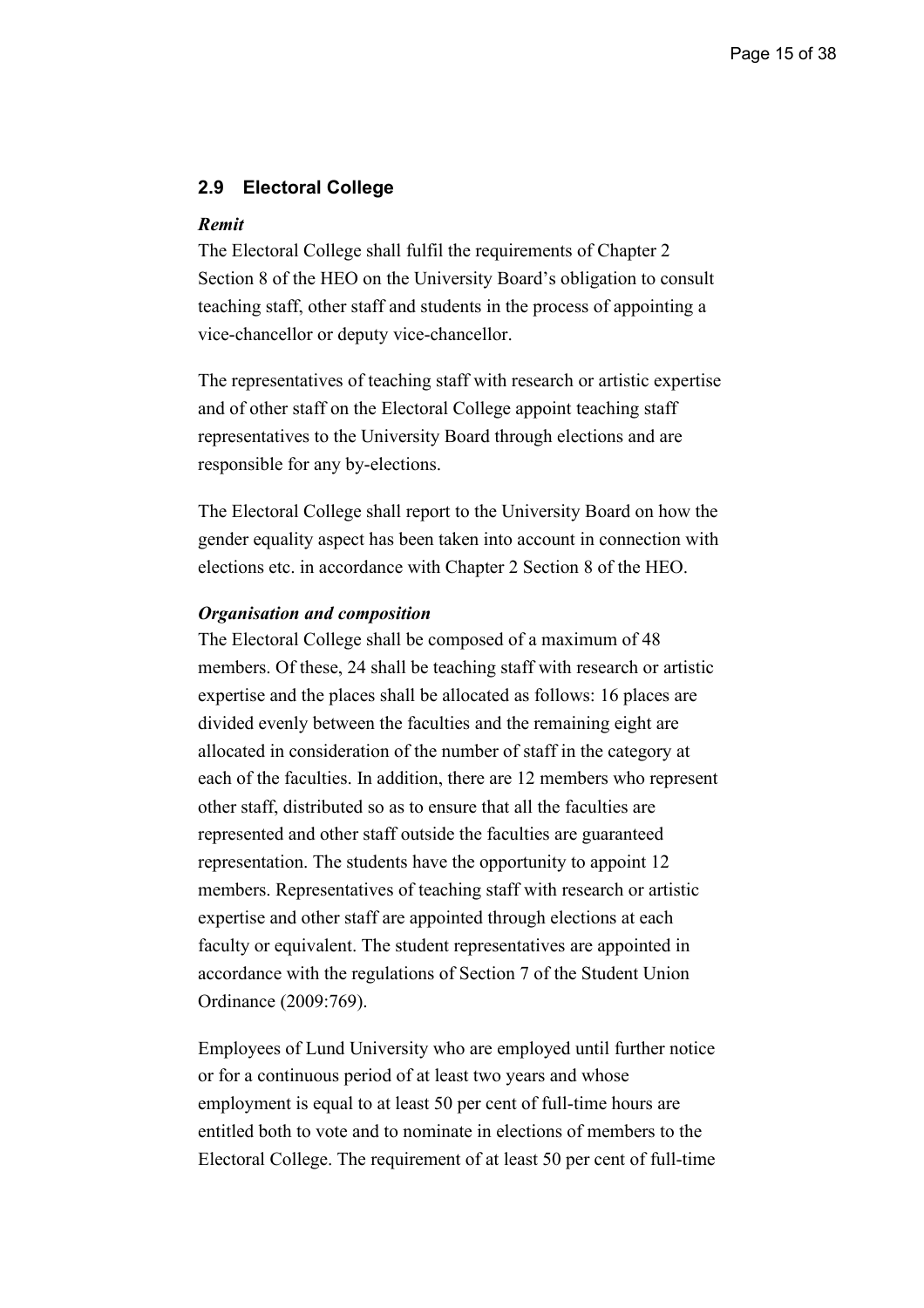hours can be deviated from if the purpose is to avoid possible discrimination towards individual employees. Holders of doctoral studentships are not entitled to vote or nominate as they are regarded as students in this context in accordance with Chapter 1 Section 4 of the HEO.

- There shall be a working committee within the Electoral College. It shall have a maximum of seven members, appointed from the Electoral College. Teaching staff with research or artistic expertise and other staff shall be included on the committee. The students are to be given the opportunity to appoint one representative to the working committee. In addition, the employee organisations are to be given the opportunity to appoint one representative each, who has the right to attend meetings, speak and put forward proposals in the working committee.
- All members of the Electoral College participate in the process of appointing a vice-chancellor or deputy vice-chancellor
- The student representatives do not participate in the election of teaching staff representatives to the University Board.

The term of office for the members of the Electoral College is three years, with the exception of the student representatives. If special grounds apply, the University Board may decide on a term of office other than three years. Furthermore, if there are special grounds, the University Board may extend an ongoing term of office for up to six months at a time. If a member leaves his or her position in the Electoral College during the course of his or her term of office, a substitute is to be elected.

#### **2.10 Vice-Chancellor's Management Council**

The Vice-Chancellor's Management Council is to be composed of the Vice-Chancellor, Deputy Vice-Chancellor, pro vice-chancellors (if the Vice-Chancellor has appointed any), all the deans and the University Director. The Management Council is an advisory body to the Vice-Chancellor on matters concerning education, research, innovation,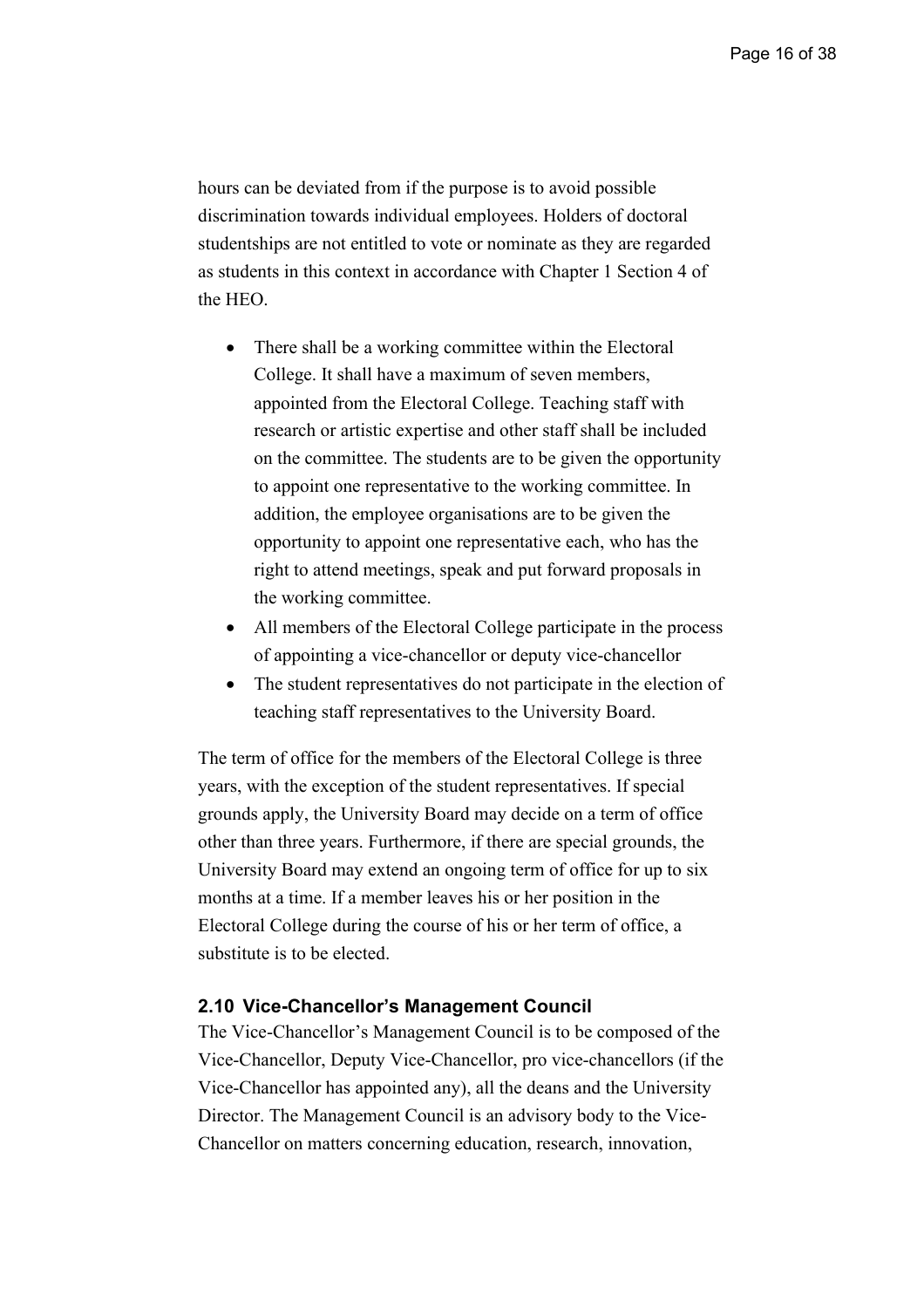external engagement and other matters concerning the achievement of the University's long-term strategic goals. The students have the right to two representatives on the Vice-Chancellor's Management Council.

#### **2.11 University Central Administration and University Director**

The central administration supports the University Board, Vice-Chancellor, faculty boards and the rest of the University's operations in their administrative tasks and decision-making. The central administration is also to safeguard that the University fulfils its obligations as a government agency.

The University Director has overall responsibility for administrative processes and systems at Lund University and is responsible for developing the administration of the University. The University Director is appointed by the Vice-Chancellor.

A Deputy University Director is to be appointed by the Vice-Chancellor after consultation with the University Director.

#### **2.12 Central Education Board**

#### *Remit*

The Education Board shall deal with strategic education matters in the first and second cycles as well as other education matters unrelated to third cycles studies, where a decision at faculty level is inappropriate owing to their University-wide nature. The remit also includes principles for quality assurance and quality enhancement.

The Education Board is first and foremost a preparatory and advisory body. The Vice-Chancellor may delegate decisions on certain issues to the board.

#### *Organisation and composition*

The Education Board is to have a chair and a vice-chair. The chair is the Vice-Chancellor or an individual appointed by the Vice-Chancellor. The board shall be composed of a maximum of 12 members, of whom eight shall be teaching staff with research or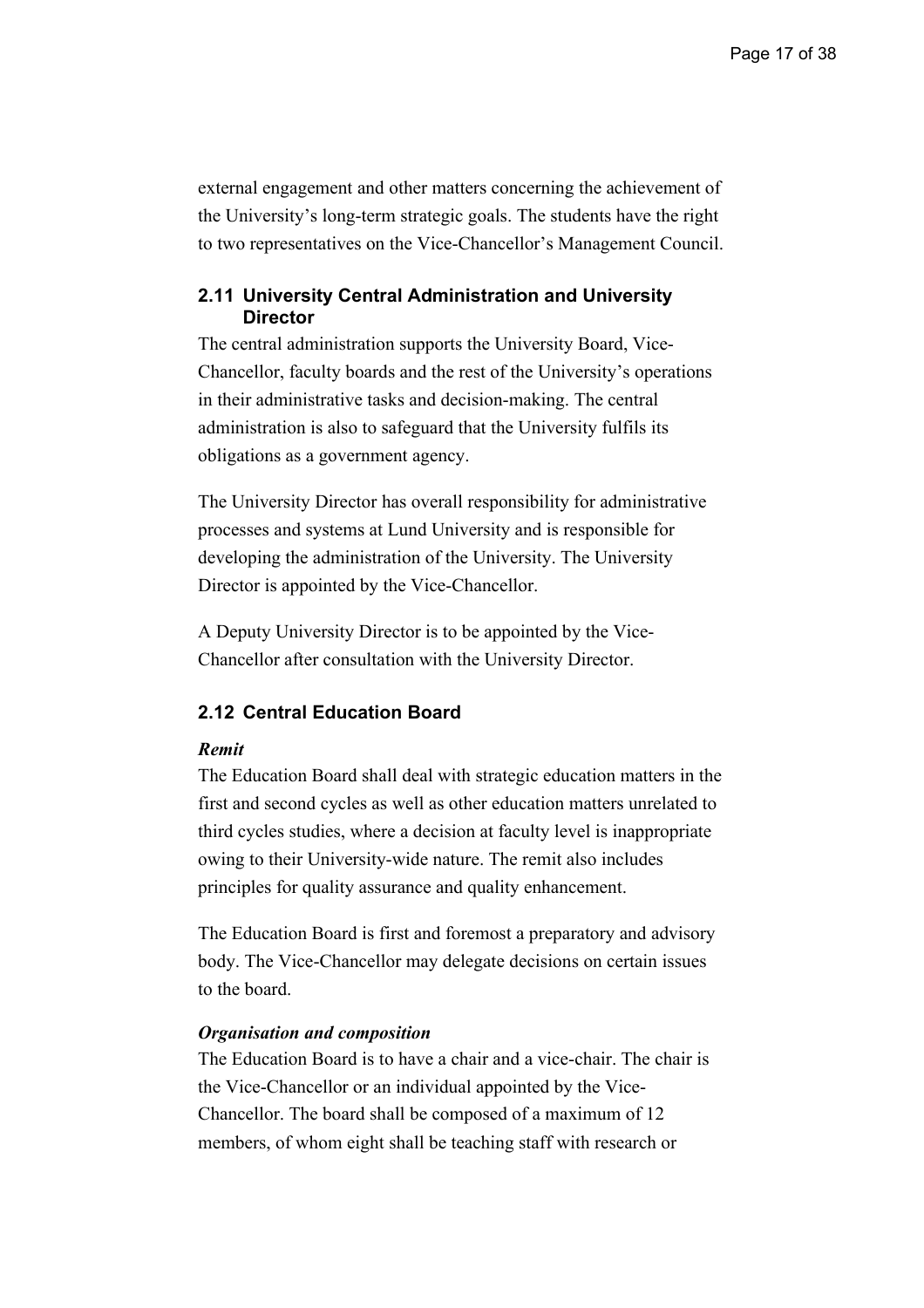artistic expertise. The students have the right to three representatives. The faculty representatives are nominated by the faculty boards and appointed by the Vice-Chancellor. The student representatives are appointed in accordance with the regulations of Section 7 of the Student Union Ordinance (2009:769). All members of the Education Board except the student representatives are appointed for three years. If special grounds apply, the University Board may decide on a term of office other than three years. Furthermore, if there are special grounds, the University Board may extend an ongoing term of office for up to six months at a time.

Representatives of the employee organisations have the right to attend board meetings, speak and put forward proposals. They are appointed in accordance with the regulations of the Staff Representatives Ordinance (1987:1101).

#### **2.13 Central Research Programmes Board**

#### *Remit*

The Research Programmes Board shall deal with strategic education matters in the third cycle where a decision at faculty level is inappropriate owing to their University-wide nature. The remit also includes principles for quality assurance and quality enhancement.

The Research Programmes Board is first and foremost a preparatory and advisory body. The Vice-Chancellor may delegate decisions on certain issues to the Board.

#### *Organisation and composition*

The Research Programmes Board is to have a chair and a vice-chair. The chair is the Vice-Chancellor or an individual appointed by the Vice-Chancellor. The Research Programmes Board appoints the vicechair from among its members. The board is to be composed a maximum of 12 members, of whom eight shall be teaching staff with research or artistic expertise who represent the faculties. The students have the right to three representatives. The faculty representatives are to be nominated by the faculty boards and appointed by the Vice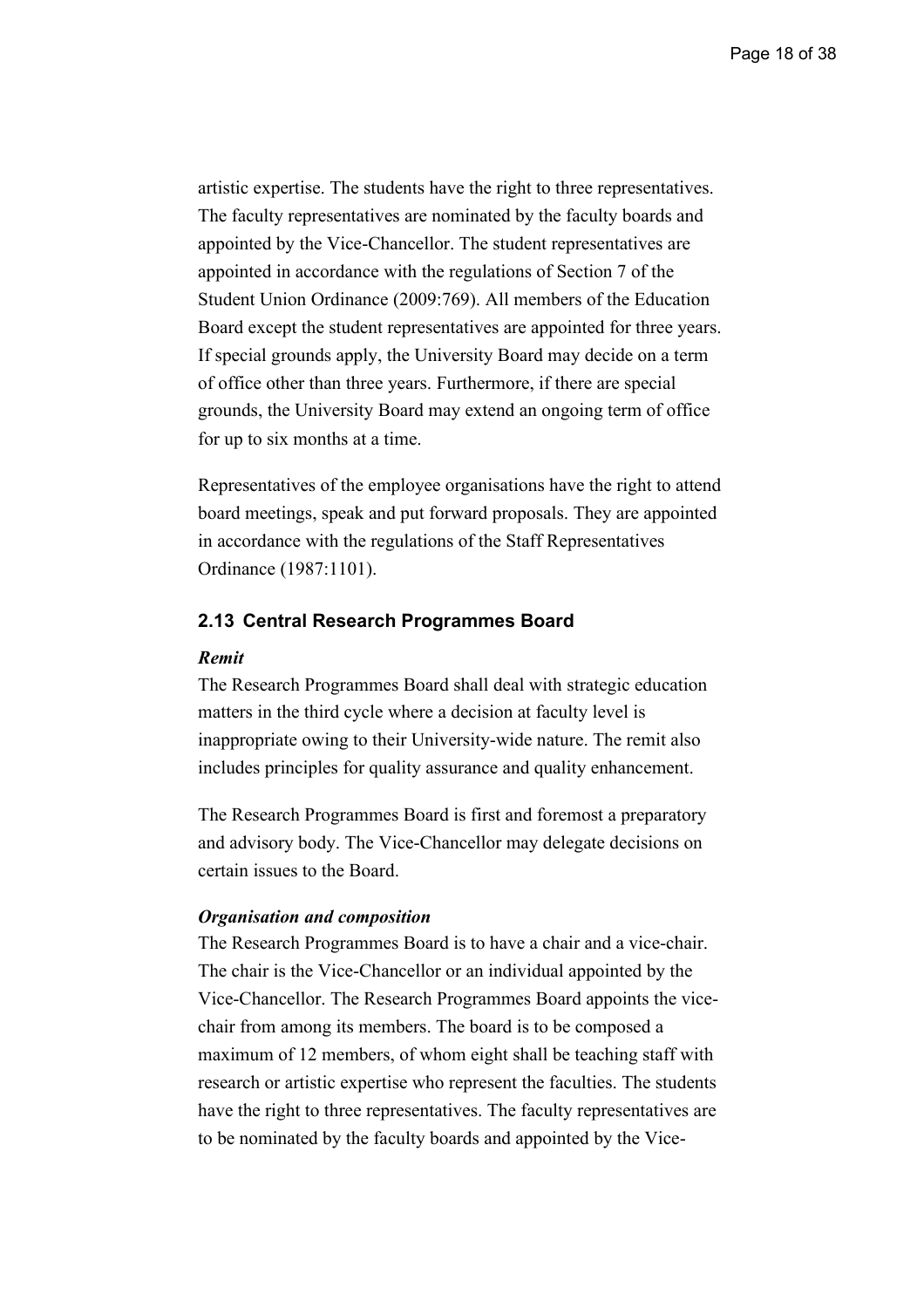Chancellor. The student representatives are appointed in accordance with the regulations of Section 7 of the Student Union Ordinance (2009:769). All members of the Research Programmes Board except the student representatives are appointed for three years. If special grounds apply, the University Board may decide on a term of office other than three years. Furthermore, if there are special grounds, the University Board may extend an ongoing term of office for up to six months at a time.

Representatives of the employee organisations have the right to attend board meetings, speak and put forward proposals. They are appointed in accordance with the regulations of the Staff Representatives Ordinance (1987:1101).

#### **2.14 Central Research Board**

#### *Remit*

The Research Board shall deal with strategic research matters where a decision at faculty level is inappropriate owing to their Universitywide nature. The board has particular responsibility for facilitating and supporting the University's cross-disciplinary research. The board processes matters of research strategy on which the University Board or Vice-Chancellor are to make a decision.

The Research Board is first and foremost a preparatory and advisory body. The Vice-Chancellor may delegate decisions on certain issues to the board.

#### *Organisation and composition*

The Research Board is to have a chair and a vice-chair. The chair is the Vice-Chancellor or an individual appointed by the Vice-Chancellor. The board appoints the vice-chair from among its members. The board is to be composed of a maximum of 13 members, of whom eight shall be teaching staff with research or artistic expertise who represent the faculties, and one a representative of the specialised centres. The representative of the specialised centres is to be appointed by the Vice-Chancellor after a proposal from a manager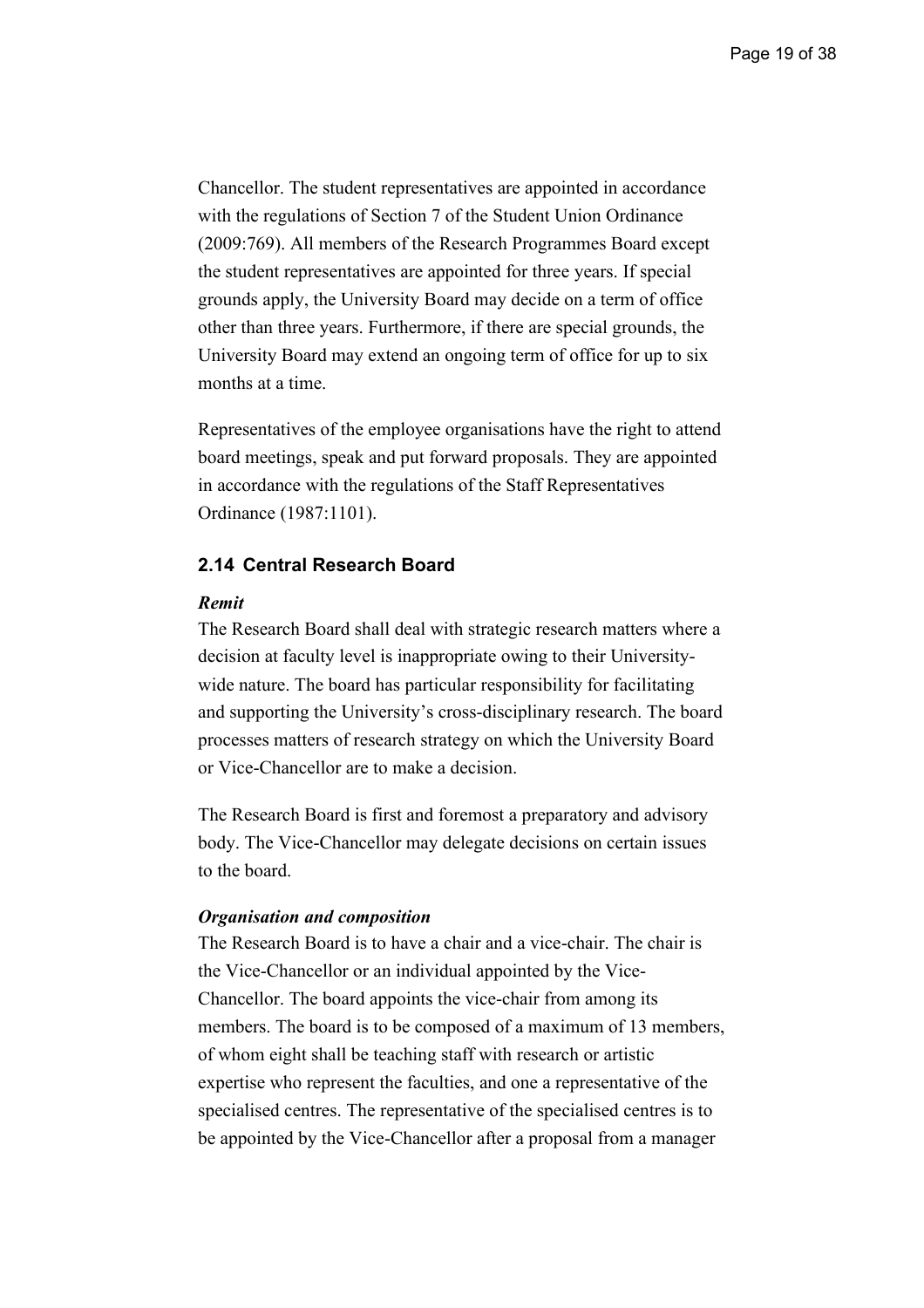with particular responsibility for the specialised centres. The students have the right to three representatives on the Board. The faculty representatives are nominated by the faculty boards and appointed by the Vice-Chancellor. The student representatives are appointed in accordance with the regulations of Section 7 of the Student Union Ordinance (2009:769). All members of the Research Board, except the student representatives, are appointed for three years. If special grounds apply, the University Board may decide on a term of office other than three years. Furthermore, if there are special grounds, the University Board may extend an ongoing term of office for up to six months at a time.

Representatives of the employee organisations have the right to attend board meetings, speak and put forward proposals. They are appointed in accordance with the regulations of the Staff Representatives Ordinance (1987:1101).

#### **2.15 Specialised centres**

The specialised centres encompass research and education activities that for special reasons are organised at central University level. The specialised centres shall be managed by the Vice-Chancellor or a manager appointed by the Vice-Chancellor. Decisions regarding the specialised centres shall be made in consultation with a student representative. The Vice-Chancellor makes decisions to establish or cease operations within the specialised centres.

The operations within the specialised centres shall be governed by regulations or similar which in applicable cases shall be decided by the Vice-Chancellor. Each unit shall be managed by a board and a director (equivalent to a head of department), unless there are valid reasons why this should not be the case.

The location of operations within the specialised centres shall be evaluated regularly. Unless there are special circumstances the operations shall be integrated into the faculties.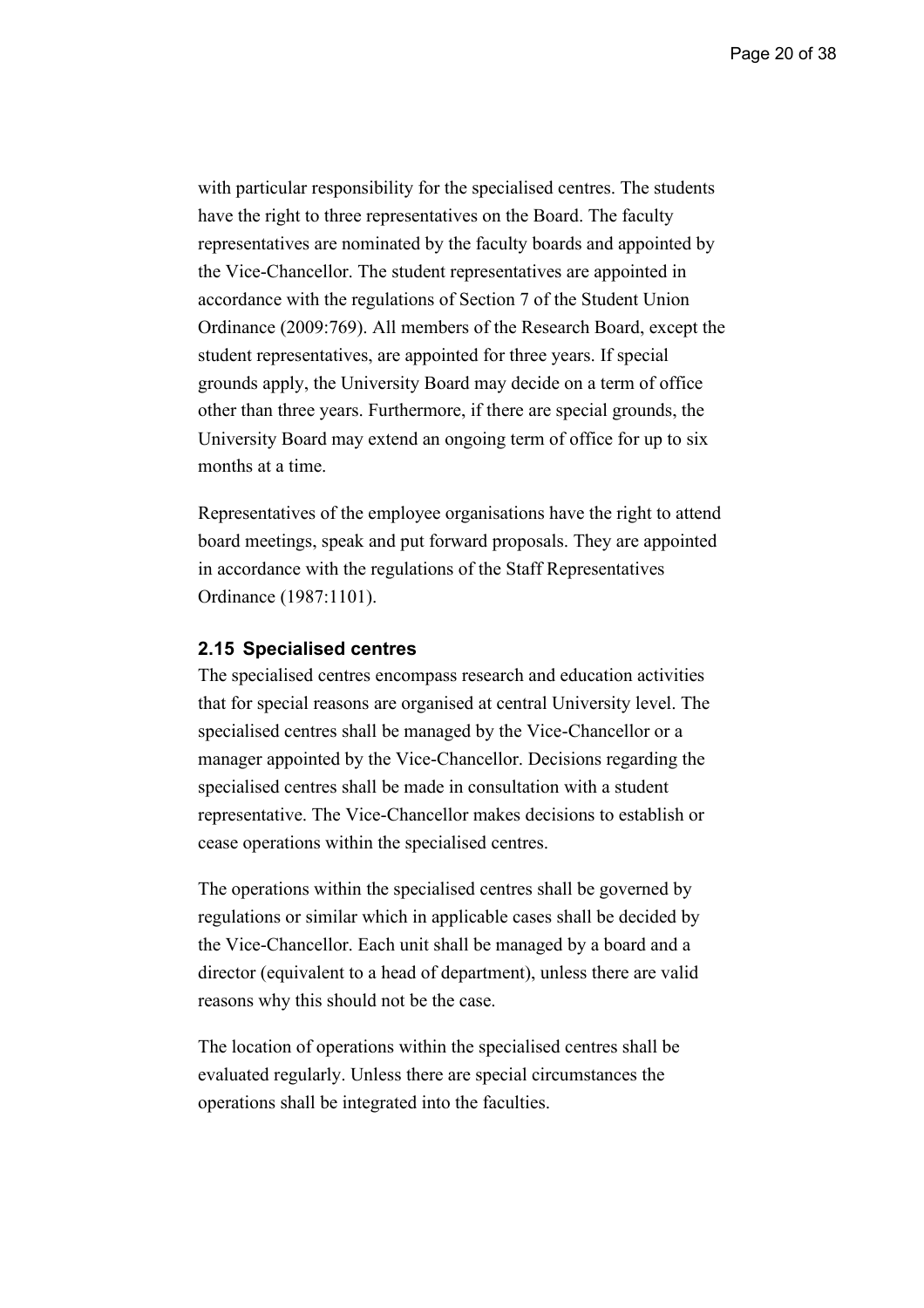## **2.16 Lund University's cultural and public centres (LUKOM)**

LUKOM shall be led by the Vice-Chancellor, or an individual appointed by the Vice-Chancellor. The Vice-Chancellor makes decisions to add or remove operations to or from LUKOM.

The Vice-Chancellor, or an individual appointed by the Vice-Chancellor,

- shall have overall responsibility for the operations, coordination, and collaboration with other units of Lund University
- make decisions affecting LUKOM after consultations with student representatives and directors at LUKOM
- shall bring together the directors in a Directors' Council as a body for drafting, coordination and collaboration

Two student representatives and representatives of the employee organisations have the right to participate in the council's meetings. The student representatives are appointed in accordance with the regulations of Section 7 of the Student Union Ordinance (2009:769).

Representatives of the employee organisations are appointed in accordance with the regulations of the Staff Representatives Ordinance (1987:1101).

Each operation within LUKOM shall be regulated by a directive or equivalent, which is decided by the Vice-Chancellor.

## **2.17 MAX IV Laboratory**

MAX IV Laboratory is a national synchrotron radiation research facility. MAX IV is part of Lund University, and Lund University is the authority responsible for operations and administration of MAX IV.

MAX IV Laboratory shall be led by a board. The board shall be composed of a chair and eight other members, all of whom are to be appointed by the University Board in consultation with the Swedish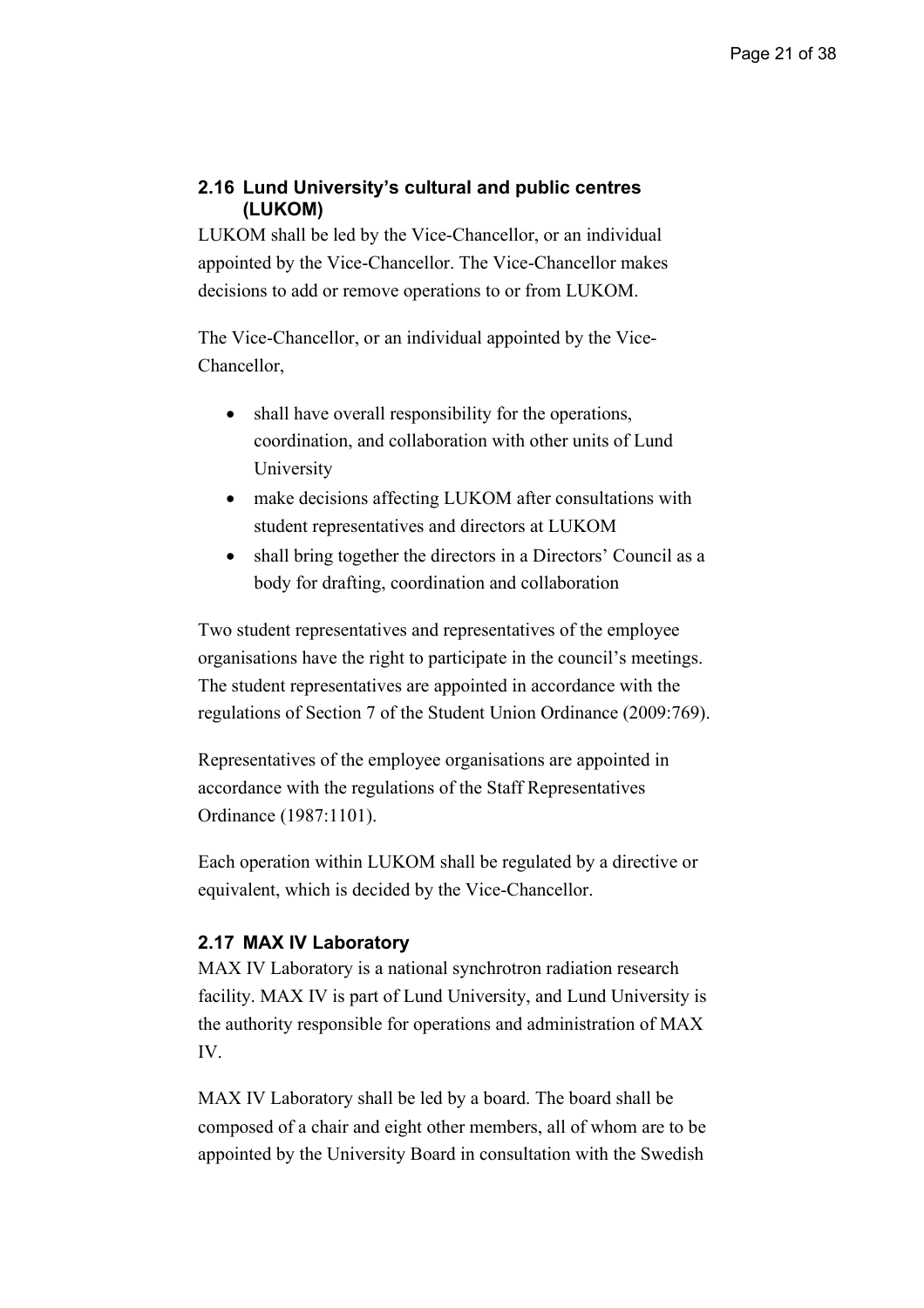Research Council and the Swedish innovation agency Vinnova (Swedish Code of Statutes 1994:946, Section 5).

The composition of the board shall be appropriate for MAX IV Laboratory, and the specialised knowledge, expertise, and geographic diversity of the members shall reflect both the specialised areas covered by the activities at MAX IV, as well as MAX IV's national and international breadth.

The board members are to be appointed to serve for three (3) years at a time. Board members are not to serve for more than two periods, unless there are special reasons.

A student representative, with the right to attend board meetings, speak and put forward proposals, is to be appointed in accordance with Section 7 of the Ordinance on Student Unions (Swedish Code of Statutes, 2009:769)

In addition, a trade union representative, with the right to attend board meetings, speak and put forward proposals, is to be appointed in accordance with the Swedish Code of Statutes (1987:1101).

The board is to establish rules of procedure regarding its work. The board is to appoint a deputy chair internally.

MAX IV Laboratory is to have a director, appointed by the board (Swedish Code of Statutes 1994:946, Section 3). The director has a responsibility to the board for the operational and strategic management of MAX IV Laboratory. Following a proposal from the director, the board shall appoint a number of deputy directors who, together with the director, comprise the MAX IV management team. The board is to decide on the term of office for each individual director and deputy director, as well as the opportunity for an extended term of office.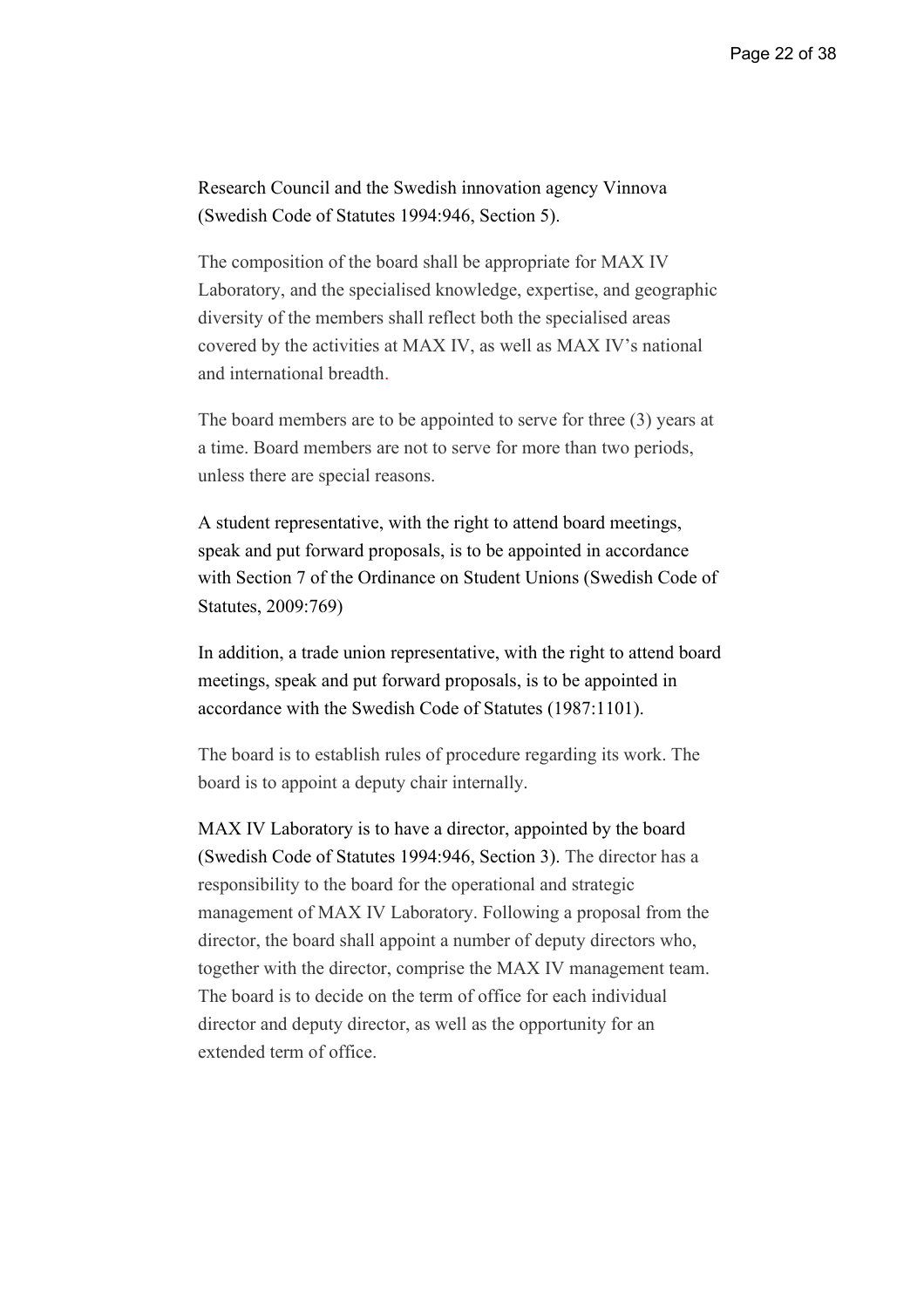#### **2.18 The University Library and Combined Library Operations**

At Lund University there shall be a University Library (UB). The combined library operations at Lund University consist of the University Library (UB), faculty libraries and the separate libraries that are not part of a faculty library.

The Library Director is the head of the University Library and is appointed by the Vice-Chancellor, who decides the other duties of the Library Director.

The University Library is led by a board, the Library Board. The Library Board also has an overall responsibility for the combined library operations and their development at Lund University.

The Library Board shall be composed of a chair, appointed by the Vice-Chancellor, the Library Director, two external members and four members from the faculties. The external members shall be appointed by the Vice-Chancellor following proposals from the University Library. The internal members, who shall be employed as teaching staff, are appointed by the Vice-Chancellor following proposals from the faculties. The students have the right to two representatives. The student representatives are appointed in accordance with the regulations of Section 7 of the Student Union Ordinance (2009:769). The board appoints a vice-chair from among its members.

All members of the board, except the student representatives, are appointed for three years. If special grounds apply, the University Board may decide on a term of office other than three years. Furthermore, if there are special grounds, the University Board may extend an ongoing term of office for up to six months at a time.

In addition, representatives of the employee organisations have the right to attend board meetings, speak and put forward proposals. They are appointed in accordance with the regulations of the Staff Representatives Ordinance (1987:1101).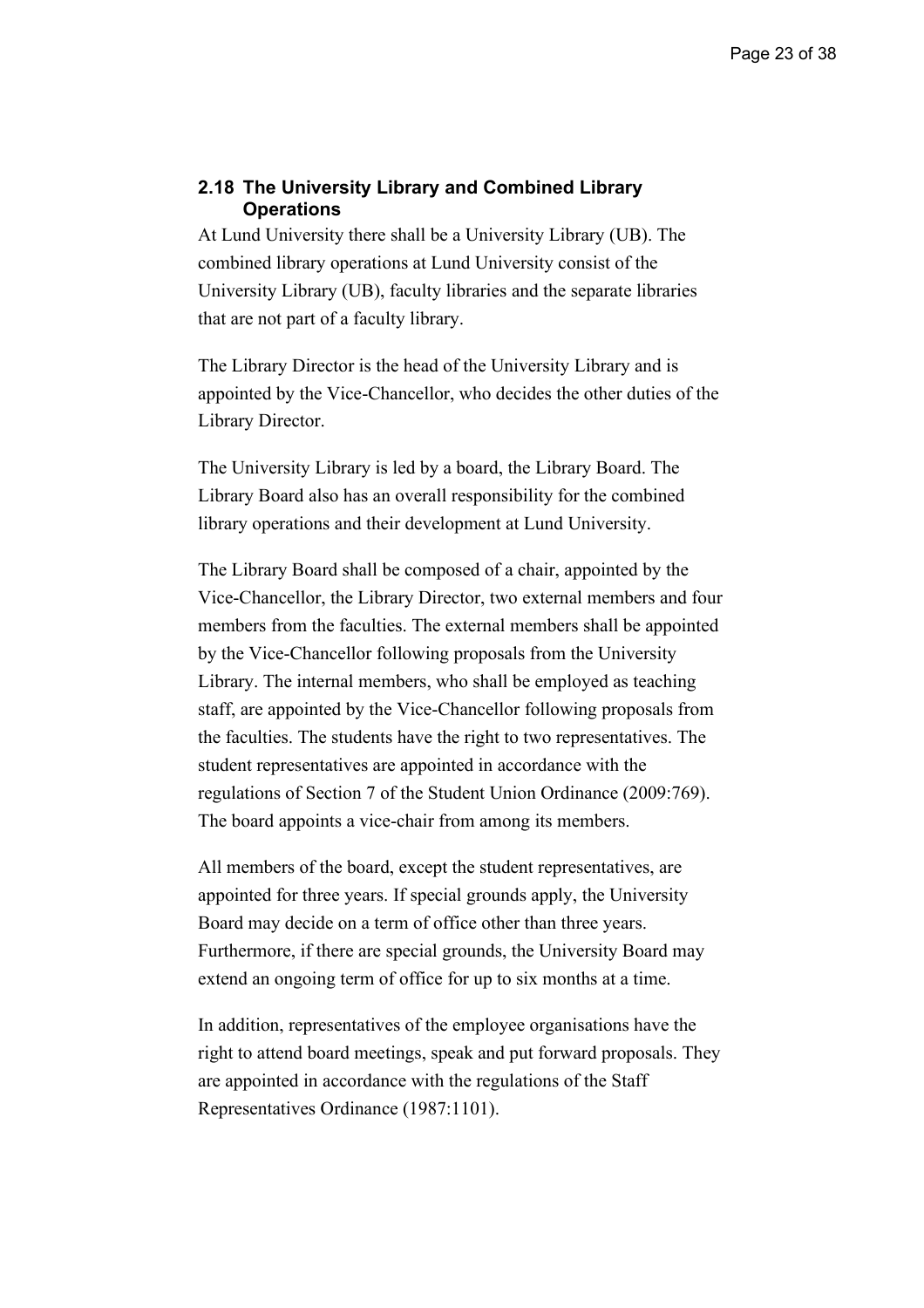More detailed regulations on the appointment of board members and the board's remit are issued by the Vice-Chancellor.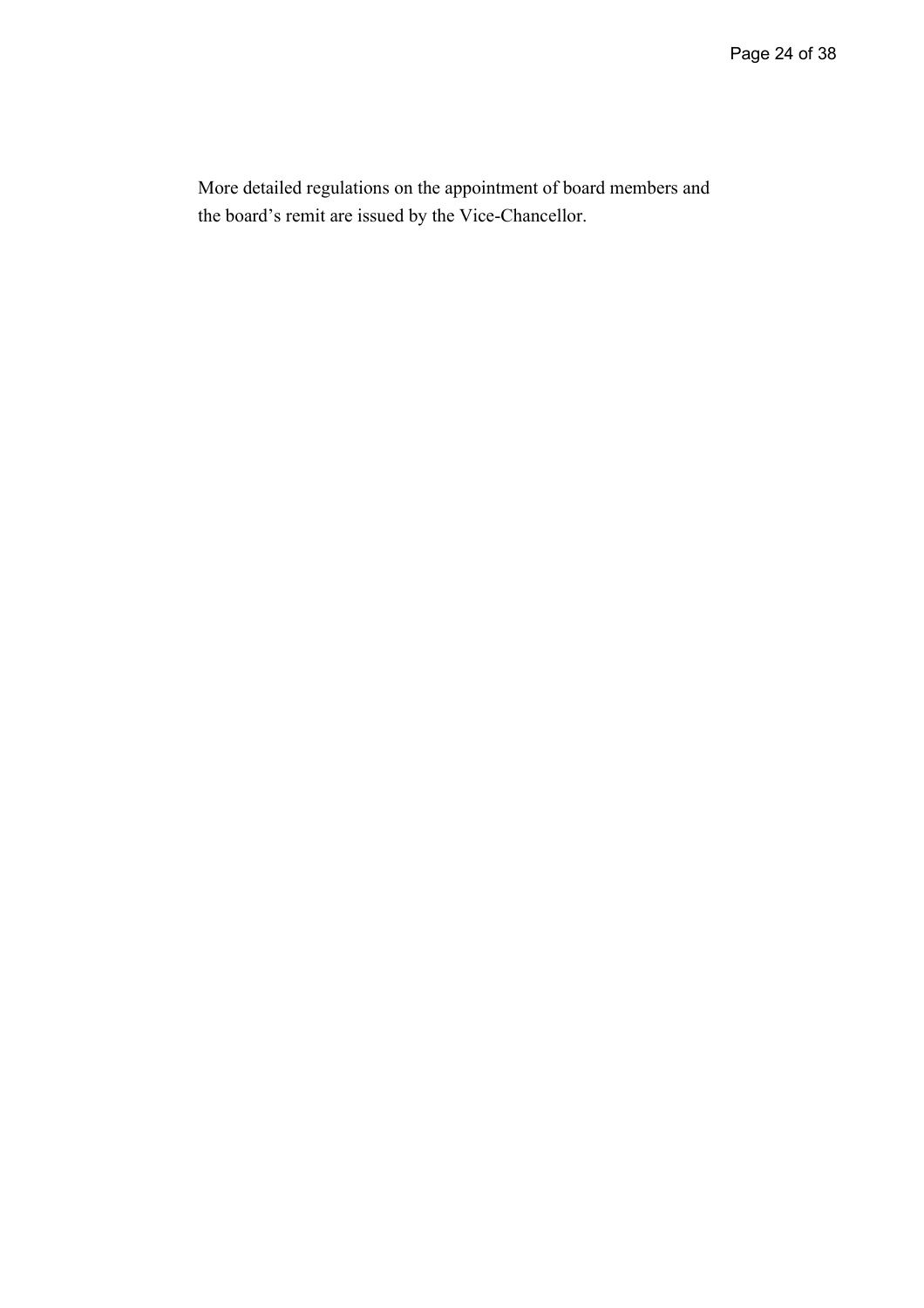## 3 Faculties

The faculties are led by faculty boards.

The faculty boards are:

- 1. Board of the Faculty of Engineering
- 2. Board of the Faculty of Fine and Performing Arts
- 3. Board of the Faculties of Humanities and Theology
- 4. Board of the Faculty of Law
- 5. Board of the Faculty of Medicine
- 6. Board of the Faculty of Science
- 7. Board of the Faculty of Social Sciences
- 8. Board of the School of Economics and Management

#### **3.1 Areas of responsibility of the faculty boards**

The faculty boards have overall responsibility for education, research, innovation and external engagement, work on quality and development, faculty libraries, organisation, finances, human resources, administration, and information and communication matters at the faculty concerned.

The faculty boards make decisions on the establishment and termination of departments and other units at the faculty.

If there are valid reasons, a faculty board can decide on a form of management for a department/equivalent other than a board.

#### **3.2 Composition of the faculty boards**

The work of each faculty shall be led by a dean. The dean is usually also the chair of the faculty board. However, the board may commission the nominating committee to seek a suitable chair externally. The pro-dean is usually the vice-chair of the faculty board. In case of an external chair, the dean will serve as vice-chair.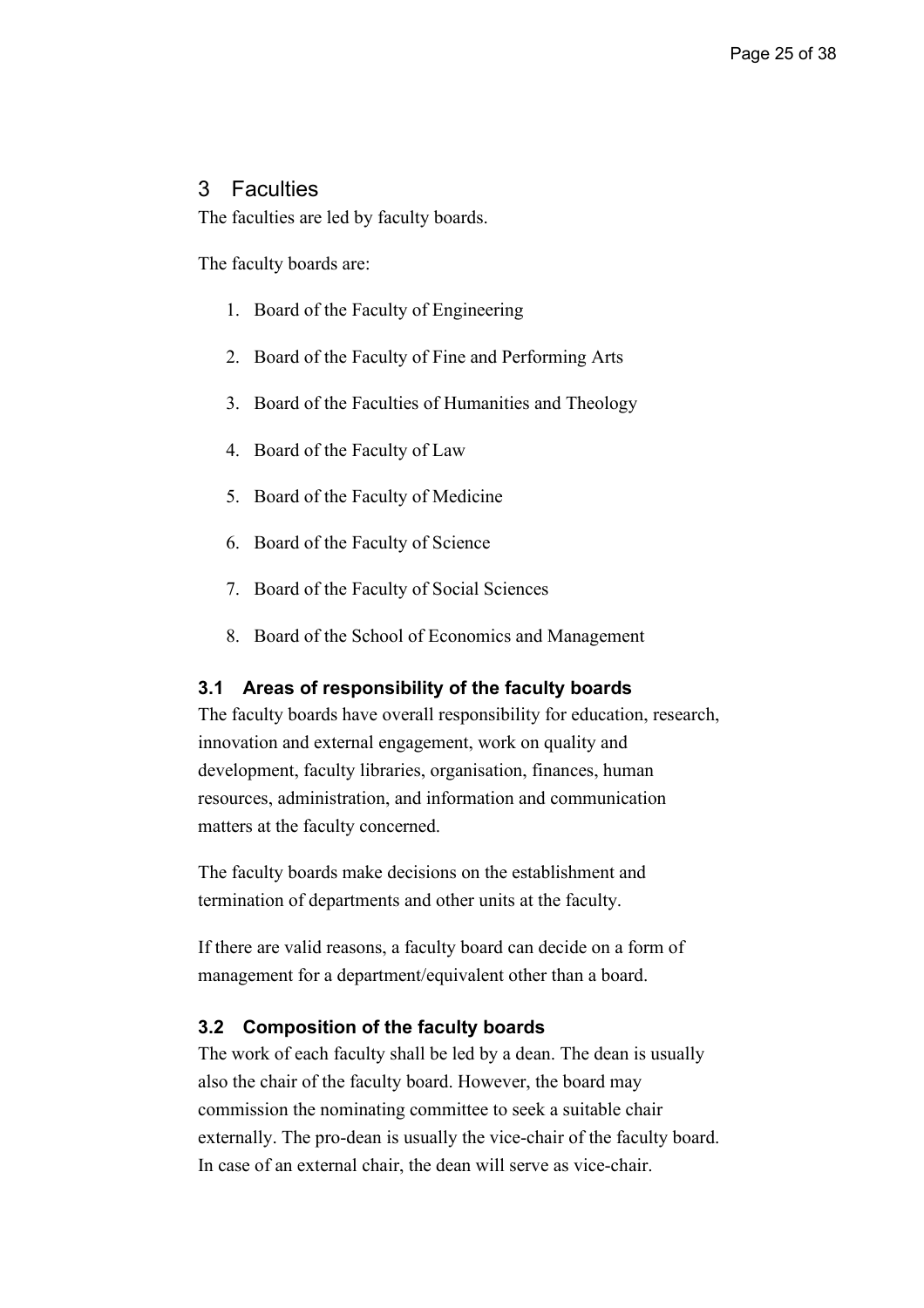The faculty board shall include representatives of teaching staff, students and other staff, as well as external members. The majority of the members shall be teaching staff with research or artistic expertise. There shall be 8, 12 or 14 members, excluding student representatives. If the board is to be made up of 8 or 14 members (excluding student representatives), a decision by the Vice-Chancellor is required.

Normally, the faculty board is composed of 12 members (excluding student representatives), including the dean, pro-dean, six representatives of teaching staff with research or artistic expertise, two representatives of other staff, and two external members. The students have the right to three representatives.

In cases where the Vice-Chancellor decides that a board is to be composed of 14 members (excluding student representatives), the number of members of teaching staff with research or artistic expertise is increased to seven and the number of external members to three. The composition is otherwise the same as when there are 12 members.

In cases where the Vice-Chancellor decides that a board is to be composed of 8 members (excluding student representatives), the number of members of teaching staff with research or artistic expertise is decreased to four, the number of external members to one, and the number of other staff to one. The students have the right to two representatives.

The student representatives are appointed in accordance with the regulations of Section 7 of the Student Union Ordinance (2009:769).

All members of the faculty boards, except the student representatives, are appointed for three years. If special grounds apply, the University Board may decide on a term of office other than three years. Furthermore, if there are special grounds, the University Board may extend an ongoing term of office for up to six months at a time.

Representatives of the employee organisations have the right to attend board meetings, speak and put forward proposals. They are appointed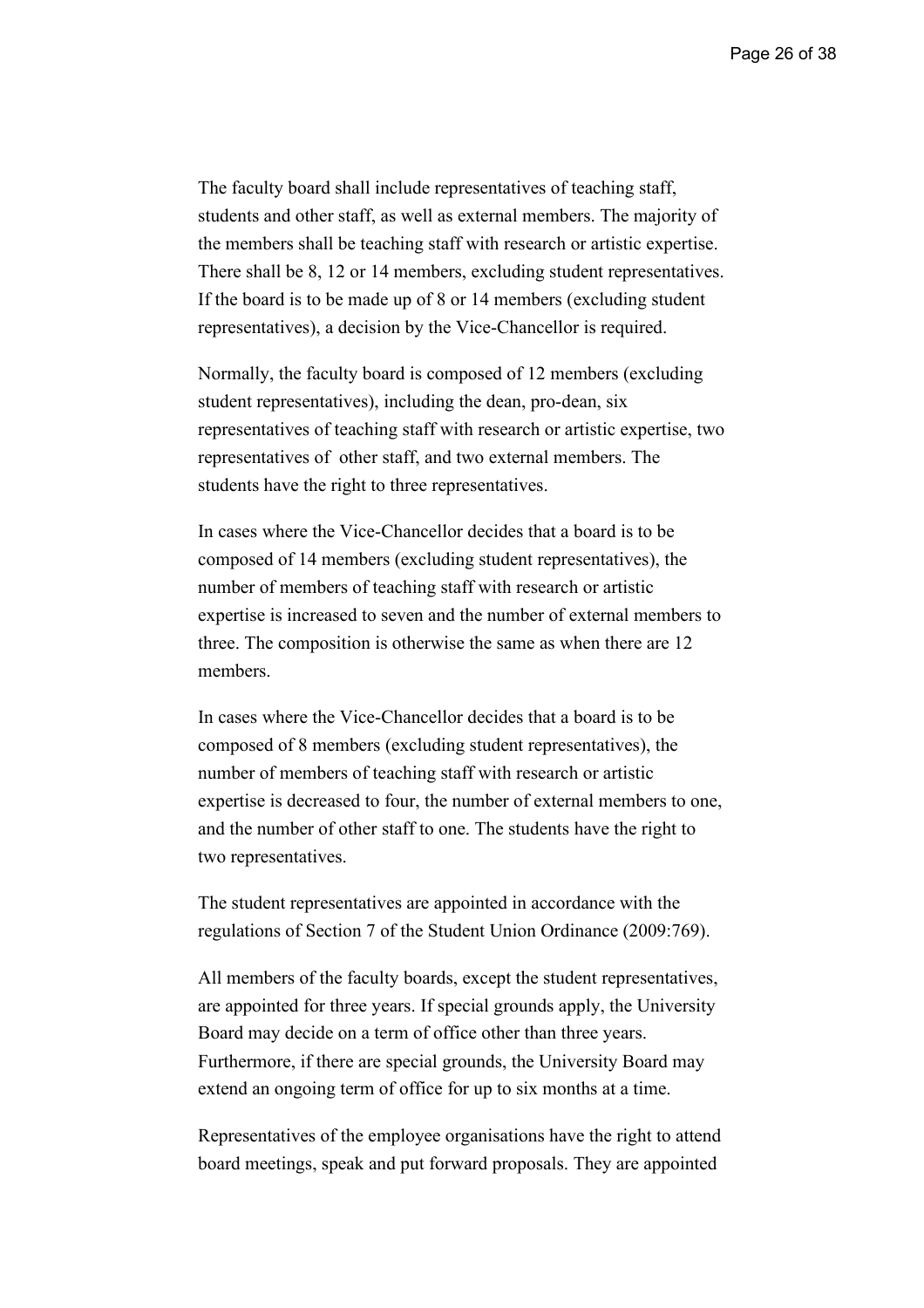in accordance with the regulations of the Staff Representatives Ordinance (1987:1101).

## **3.3 Dean and Pro-Dean**

The Dean is the head of the faculty, and shall represent the faculty within and outside the University. The Dean shall strive to ensure that the research and education carried out within the activities of the faculty are of high quality, and promote collaboration with wider society. The Dean is responsible for the faculty's ongoing activities, and is to make sure that they are performed in accordance with current legislation, regulations, collective agreements and other agreements, and thereby ensure the proper exercise of public authority and the faculty's responsibilities as an employer. The Dean also has decisionmaking powers, delegated by the faculty board.

The Dean shall be the line manager of the head(s) of department.

The Dean shall have a deputy. The Dean's deputy shall be called the Pro-Dean. The Dean and Pro-Dean shall be members of teaching staff with research or artistic expertise.

#### **3.4 Appointment of Dean**

The Dean shall be appointed for three years by the Vice-Chancellor following proposals made through elections at the faculty. If special grounds apply, the University Board may decide on a term of office other than three years. Furthermore, if there are special grounds, the University Board may extend an ongoing term of office for up to six months at a time. Employees of Lund University who are employed at the faculty until further notice or for a continuous period of at least two years and whose employment at the faculty is equal to at least 50 per cent of full-time hours are entitled both to vote and to nominate in the election of deans. The requirement of at least 50 per cent of fulltime hours can be deviated from if the purpose is to avoid possible discrimination towards individual employees. Holders of doctoral studentships are not entitled to vote or nominate as they are regarded as students in this context in accordance with Chapter 1 Section 4 of the HEO.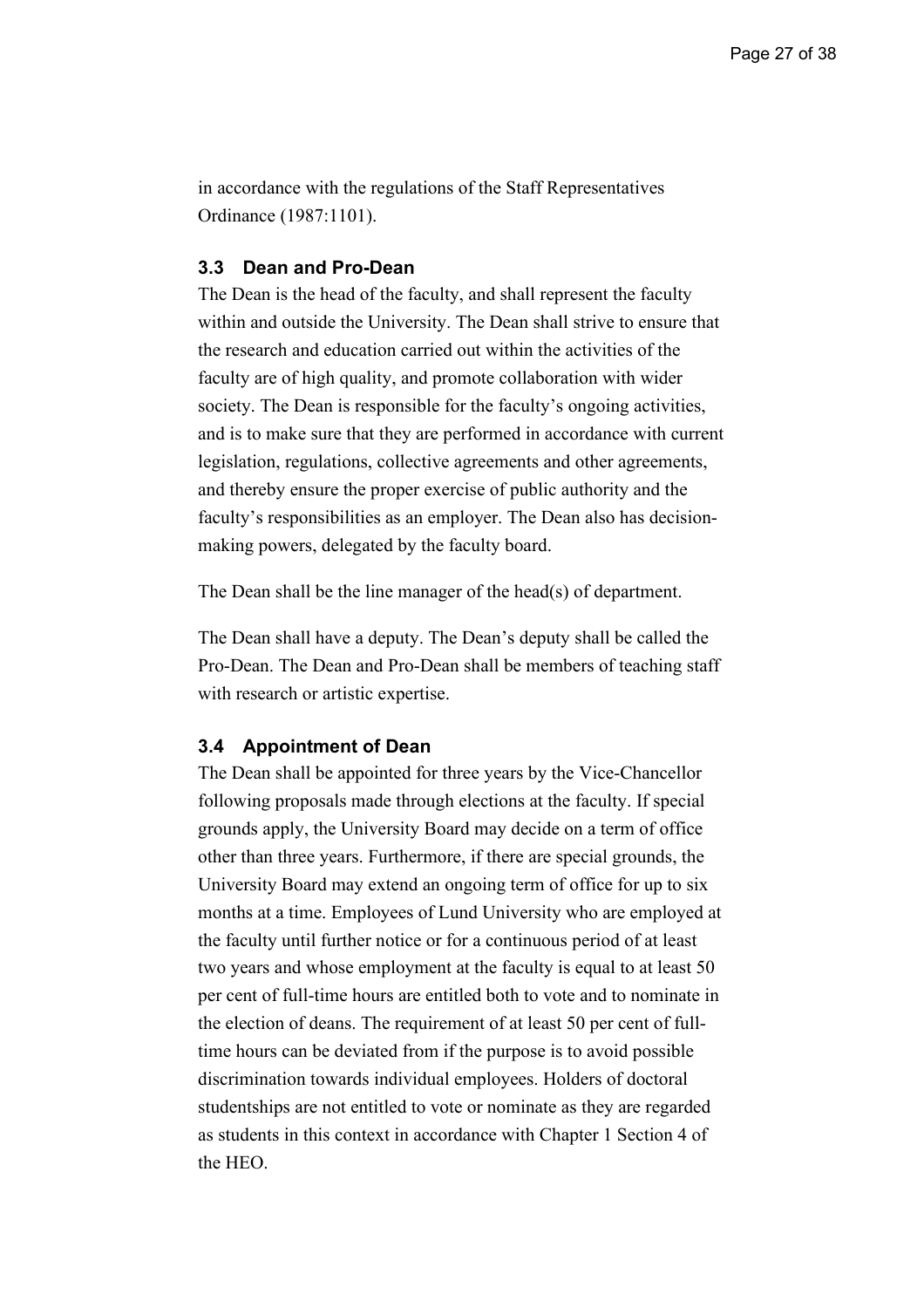The appointment of a dean shall be carried out in accordance with the following procedure:

- a) The faculty appoints a nominating committee through a general election at the faculty.
- b) The nominating committee presents its proposal after consultation with the Vice-Chancellor.
- c) Subject to a faculty board decision, the nominating committee can seek a dean from another faculty at Lund University or from outside Lund University.

#### **3.5 Appointment of a deputy to the Dean (Pro-Dean)**

A deputy to the Dean (Pro-Dean) shall be appointed by the Vice-Chancellor for three years following proposals made through elections in accordance with points a and b in section 3.4 above. If special grounds apply, the University Board may decide on a term of office other than three years. Furthermore, if there are special grounds, the University Board may extend an ongoing term of office for up to six months at a time. Employees of Lund University who are employed at the faculty until further notice or for a continuous period of at least two years and whose employment at the faculty is equal to at least 50 per cent of full-time hours are entitled both to vote and to nominate in the election of pro-deans. The requirement of at least 50 per cent of full-time hours can be deviated from if the purpose is to avoid possible discrimination towards individual employees. Holders of doctoral studentships are not entitled to vote or nominate as they are regarded as students in this context in accordance with Chapter 1 Section 4 of the HEO.

## **3.6 Appointment of external members and external chair (where appropriate)**

External members are appointed by the Vice-Chancellor following proposals from the faculty's nominating committee. The nominating committee proposes external members to the Vice-Chancellor without elections.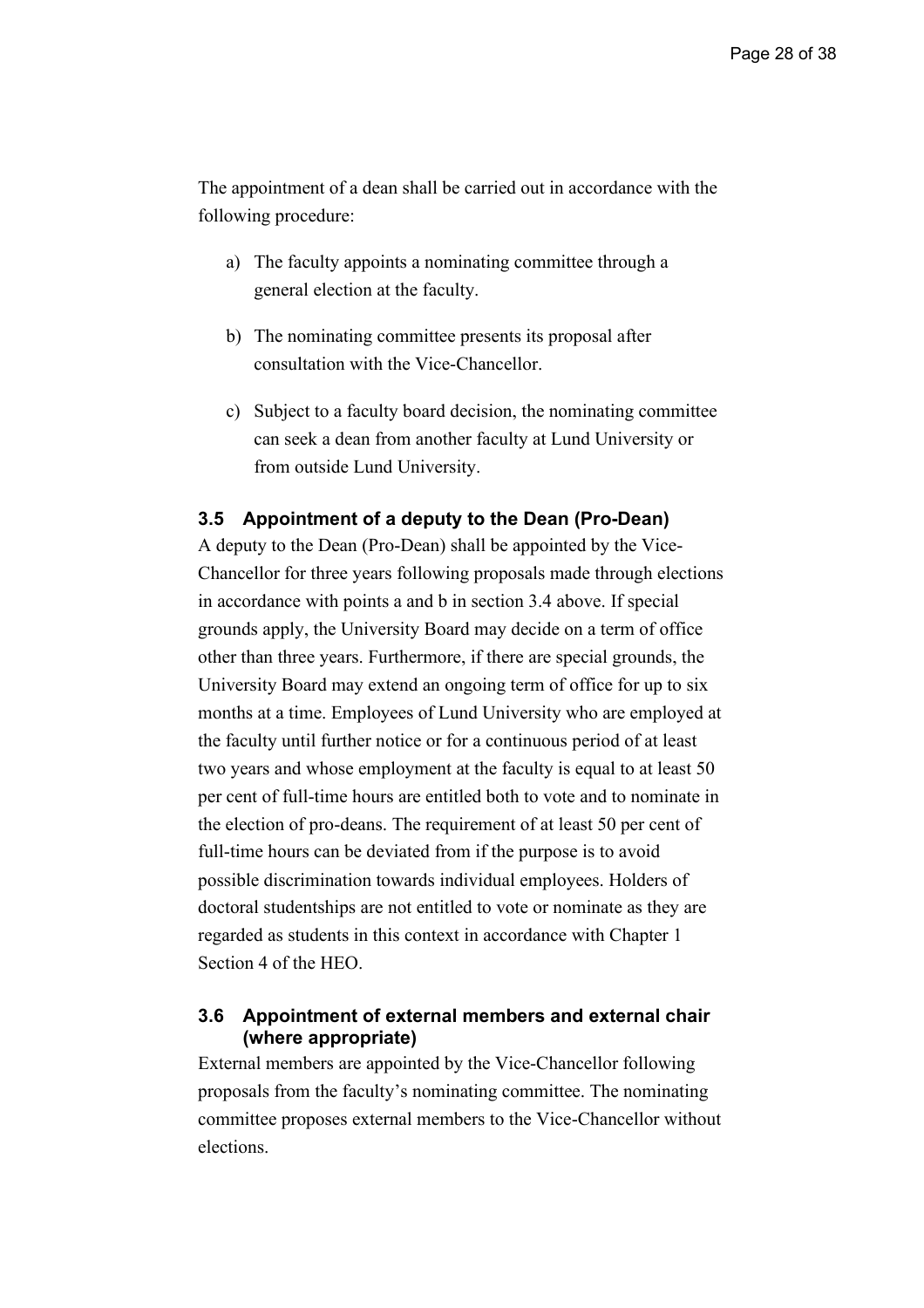One of the proposed external members may be the chair of the faculty board if the nominating committee proposes this. The nominating committee shall provide the electorate with the opportunity to give its opinion on such a proposal.

## **3.7 Election of representatives of teaching staff with research or artistic expertise and representatives of other staff to faculty boards**

Representatives of teaching staff with research or artistic expertise shall be appointed through elections. Members of teaching staff with research or artistic expertise at the faculty are eligible for election.

Employees of Lund University who are employed at the faculty until further notice or for a continuous period of at least two years and whose employment at the faculty is equal to at least 50 per cent of full-time hours are entitled both to vote and to nominate in the election of representatives of teaching staff with research or artistic expertise to faculty boards. The requirement of at least 50 per cent of full-time hours can be deviated from if the purpose is to avoid possible discrimination towards individual employees. Holders of doctoral studentships are not entitled to vote or nominate as they are regarded as students in this context in accordance with Chapter 1 Section 4 of the HEO.

Representatives of other staff shall be appointed through elections. Members of staff at the relevant faculty that are not teaching staff with research or artistic expertise are eligible for election.

Employees of Lund University who are employed at the faculty until further notice or for a continuous period of at least two years and whose employment at the faculty is equal to at least 50 per cent of full-time hours are entitled both to vote and to nominate in the election of representatives of other staff to faculty boards. The requirement of at least 50 per cent of full-time hours can be deviated from if the purpose is to avoid possible discrimination towards individual employees. Holders of doctoral studentships are not entitled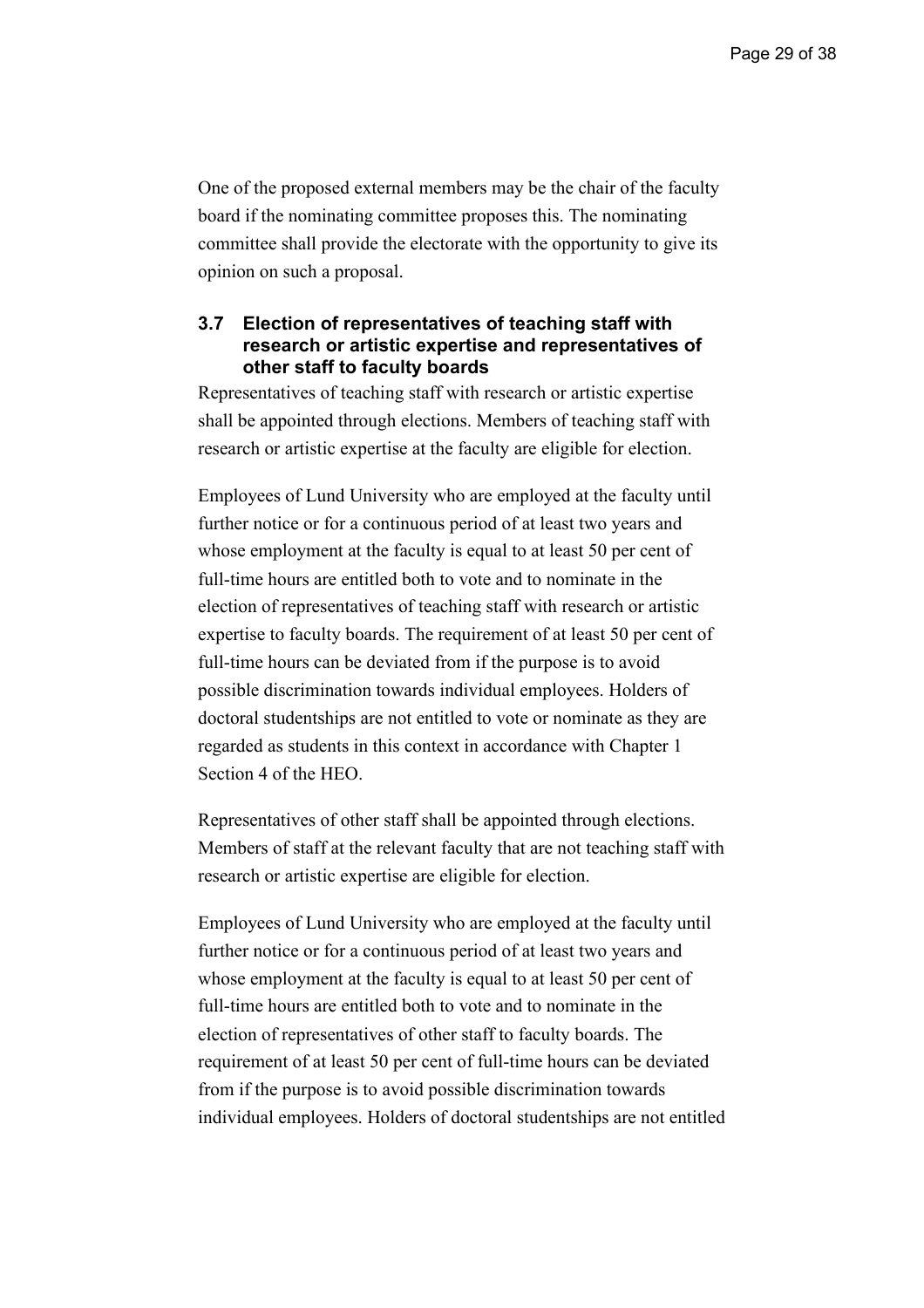to vote or nominate as they are regarded as students in this context in accordance with Chapter 1 Section 4 of the HEO.

#### **3.8 Election and composition of the nominating committee**

A nominating committee is to be elected at each faculty, with the task of preparing nominations and proposing candidates for dean, prodean, representatives of teaching staff with research or artistic expertise and external members, one of whom may be chair, and representatives of other staff. The nominating committee shall consist of no less than five and no more than nine members, excluding student representatives. The size and composition of the nominating committee is determined by the faculty based on the following.

The nominating committee shall be composed of representatives of teaching staff with research or artistic expertise, representatives of other staff, and at least two student representatives. The majority of the committee is to be composed of the representatives of teaching staff with research or artistic expertise. The nominating committee appoints a chair from among its members. In addition, the employee organisations may appoint one representative each, who is given the right to attend meetings, speak and put forward proposals in the committee.

The student representatives are appointed in accordance with the regulations of Section 7 of the Student Union Ordinance (2009:769).

Student participation is limited to the task of preparing nominations and proposing candidates for dean, pro-dean, and external members, one of whom may be chair.

The right to vote and to nominate in the election of representatives of teaching staff with research or artistic expertise, as well as representatives of other staff to the nominating committee, is based on the same criteria as those that apply to the election of members to the faculty board, see section 3.7.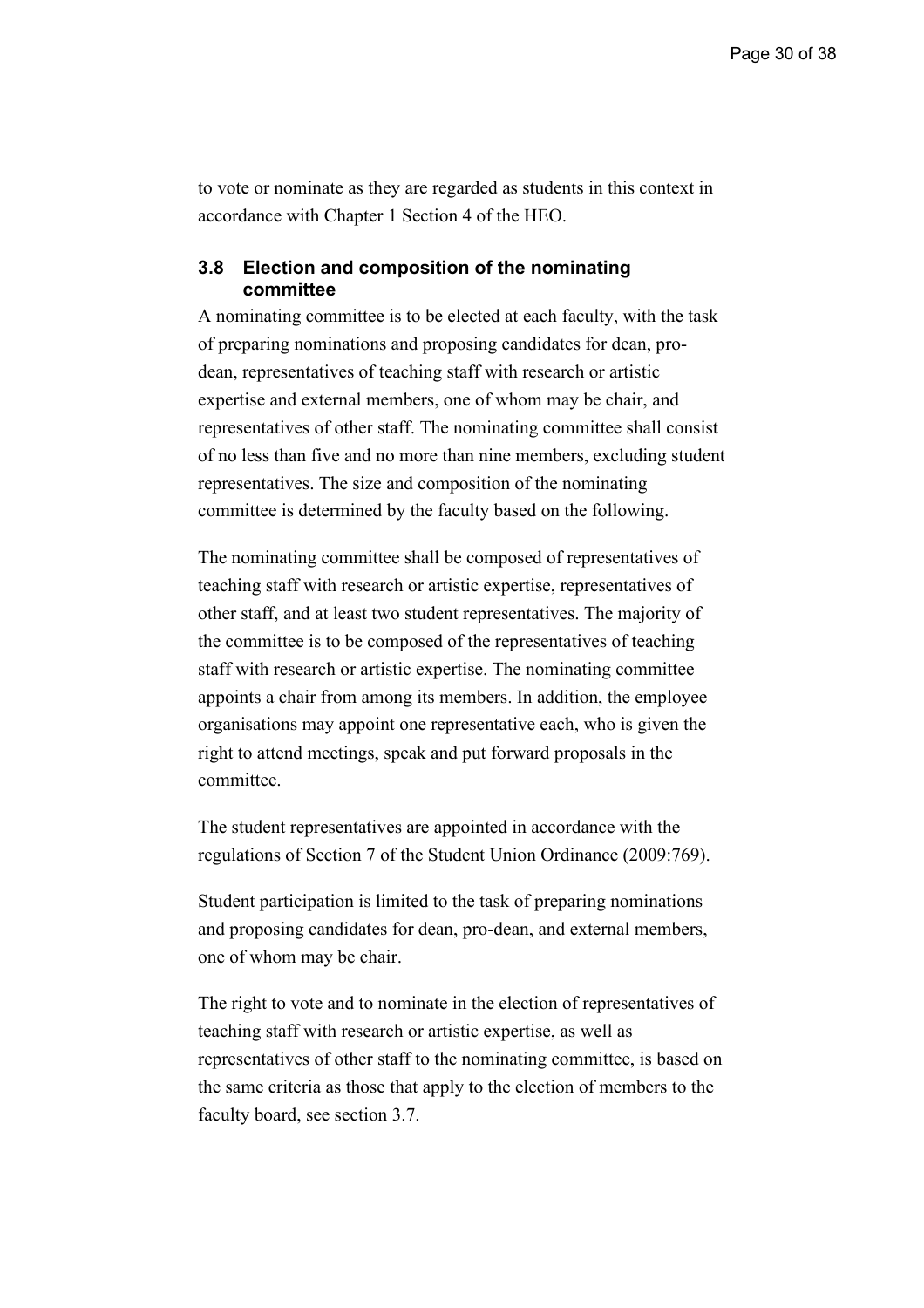The head of faculty office/equivalent shall encourage those entitled to vote and nominate to nominate candidates for the nominating committee.

After nominations, the head of faculty office draws up a proposal for a nominating committee and its remit, on which the electorate votes. The head of faculty office/equivalent is responsible for running the election.

If an individual from the nominating committee is discussed as a possible nominee for a position being considered by the nominating committee, the individual shall immediately resign from the nominating committee. If the number of members in the nominating committee falls below five after resignations (excluding student representatives), and the majority of the members no longer consists of representatives of teaching staff with research or artistic expertise, the head of faculty office/equivalent shall be responsible for holding a by-election.

#### **3.9 Elections**

Elections can take place at meetings, by post, at a special voting station, or through an electronic procedure. Elections shall be held in a way that protects the secrecy of the ballot. It shall be possible to vote both for the nominating committee's proposals and for one's own choice of candidates. In order for a vote to be valid, the number of names it contains shall correspond exactly to the number of individuals to be elected.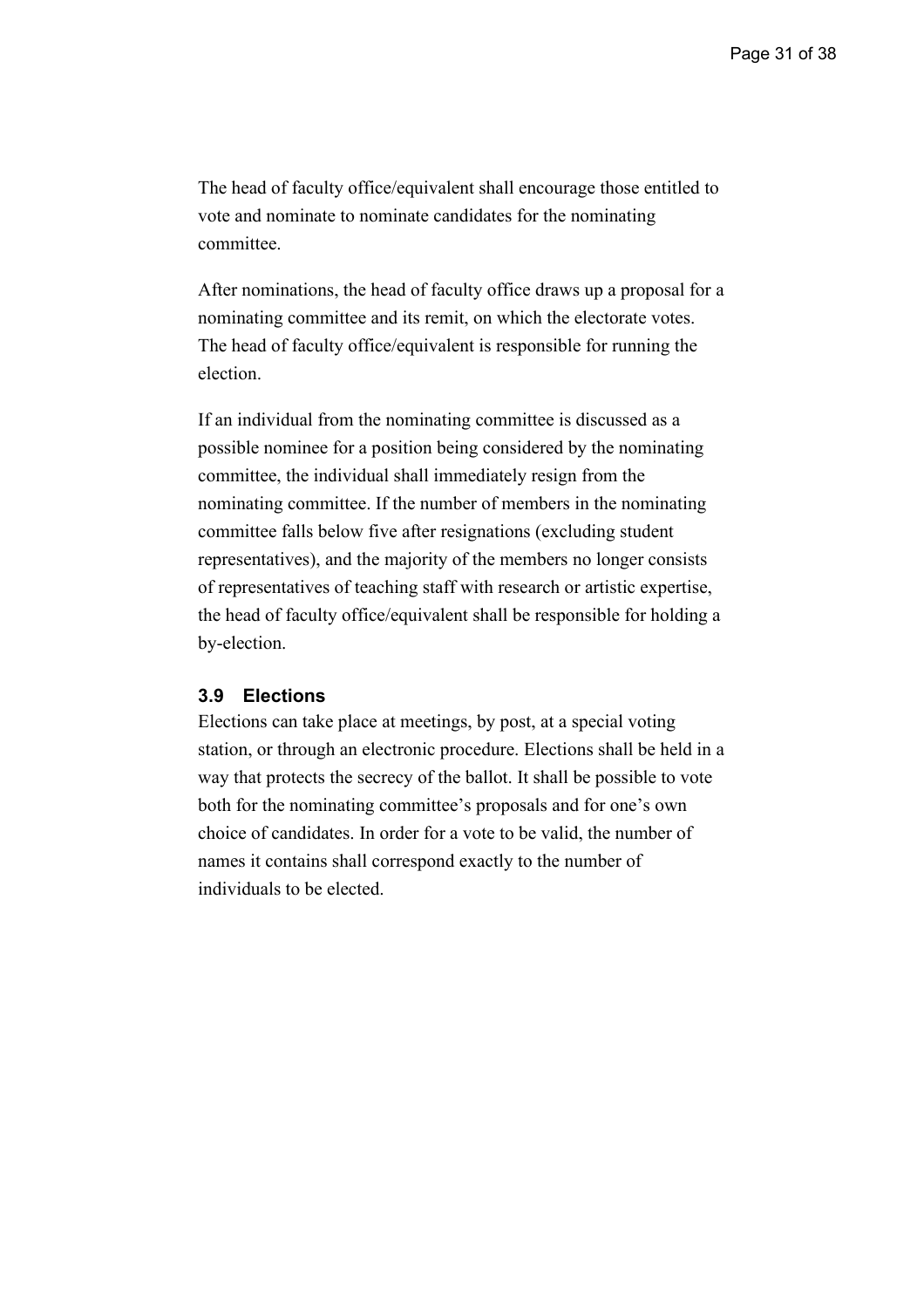## 4 Departments

The regulations laid down under points 4.1 to 4.5 shall also apply to other equivalent units at Lund University.

#### **4.1 Department board/equivalent**

A department shall be led by a department board, which, within the boundaries set by the faculty board, has overall responsibility for education, research and quality and development work.

If there are valid reasons, a department may be led by a head of department only or in another manner, see 3.1.

#### **4.2 Composition of department boards**

Department boards shall have between 9 and 17 members, of whom the majority shall be members of teaching staff with research or artistic expertise. Other staff shall be represented. The students have the right to three representatives. The student representatives are appointed in accordance with the regulations of Section 7 of the Student Union Ordinance (2009:769). The head of department is chair of the department board.

Representatives of the staff organisations have the right to attend board meetings, speak and put forward proposals. They are appointed in accordance with the regulations of the Staff Representatives Ordinance (1987:1101). All members of the department boards, except the student representatives, are appointed for three years. If special grounds apply, the University Board may decide on a term of office other than three years. Furthermore, if there are special grounds, the University Board may extend an ongoing term of office for up to six months at a time.

The faculty board decides on the exact composition of the department boards. In special circumstances, the faculty board can decide to make an exception to the number of members and composition of a department board/equivalent (Ch. 2 Sec. 6 HEA).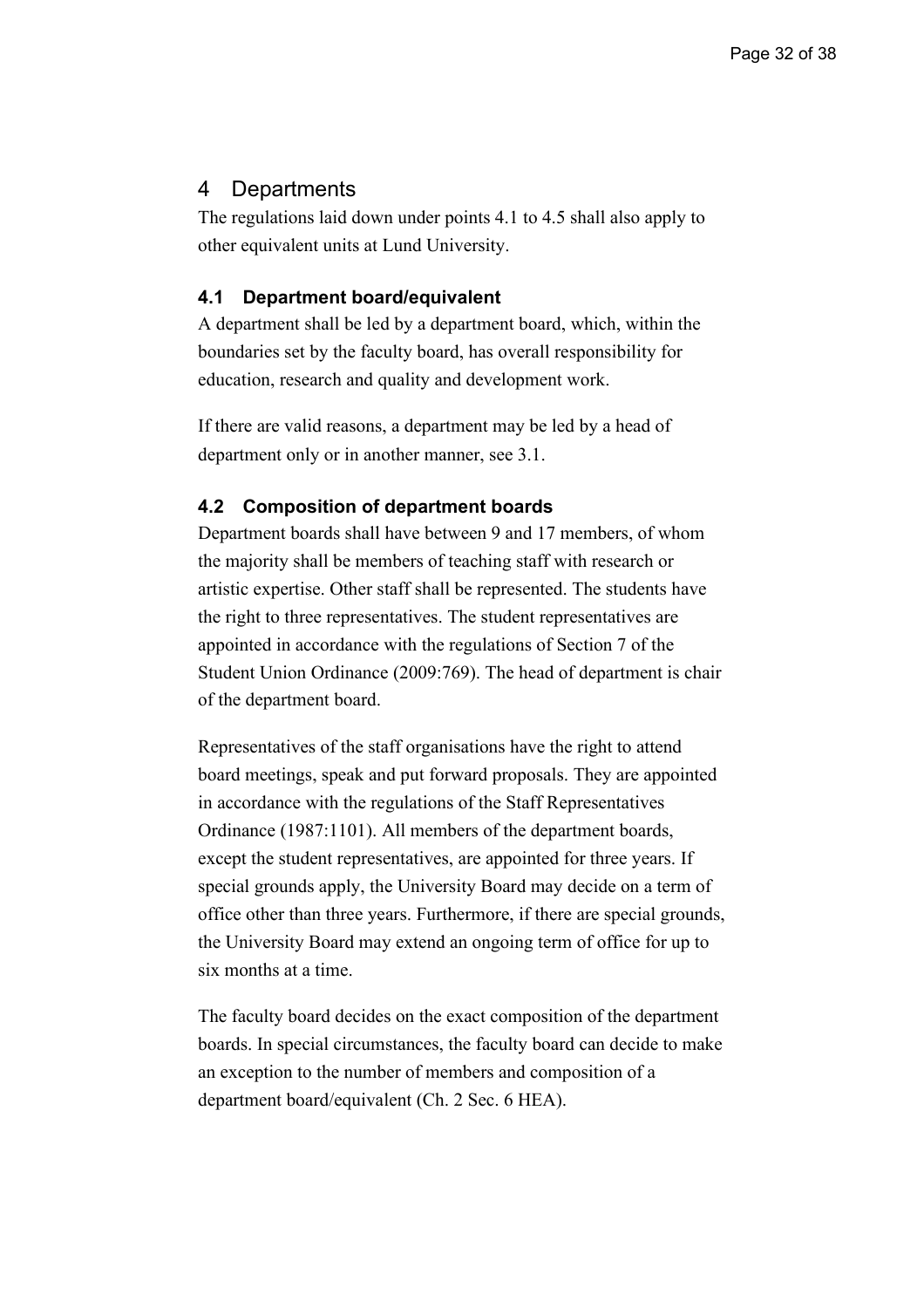The members of the department boards, except the chair and student representatives, are appointed through election.

#### **4.3 Head of Department**

The Head of Department (and chair of the department board) is appointed by the Dean of the faculty for a period of three years, following proposals from the staff of the department. If special grounds apply, the University Board may decide on a term of office other than three years. Furthermore, if there are special grounds, the University Board may extend an ongoing term of office for up to six months at a time.

If special grounds apply, the Head of Department may be appointed by the Vice-Chancellor following a proposal by the Dean of the faculty. Special grounds refer, for example, to a substantial budget deficit and/or serious work environment-related difficulties that require a restructuring of the organisation. In such cases, the Head of Department is appointed by the Vice-Chancellor for a period of no longer than one year with an extension option for a further period of one year.

The Head of Department shall be a member of teaching staff with research or artistic expertise.

#### **4.4 Duties of the Head of Department**

The Head of Department is the manager of the department. The Head of Department shall strive to ensure that the research and education carried out within the activities of the department are of high quality and to promote collaboration between the department and wider society. The Head of Department represents the department within and outside the University.

The Head of Department is responsible for the faculty's ongoing activities, and is to make sure that they are performed in accordance with current legislation, regulations, collective agreements and other agreements, and thereby ensure the proper exercise of public authority and the faculty's responsibilities as an employer. The Head of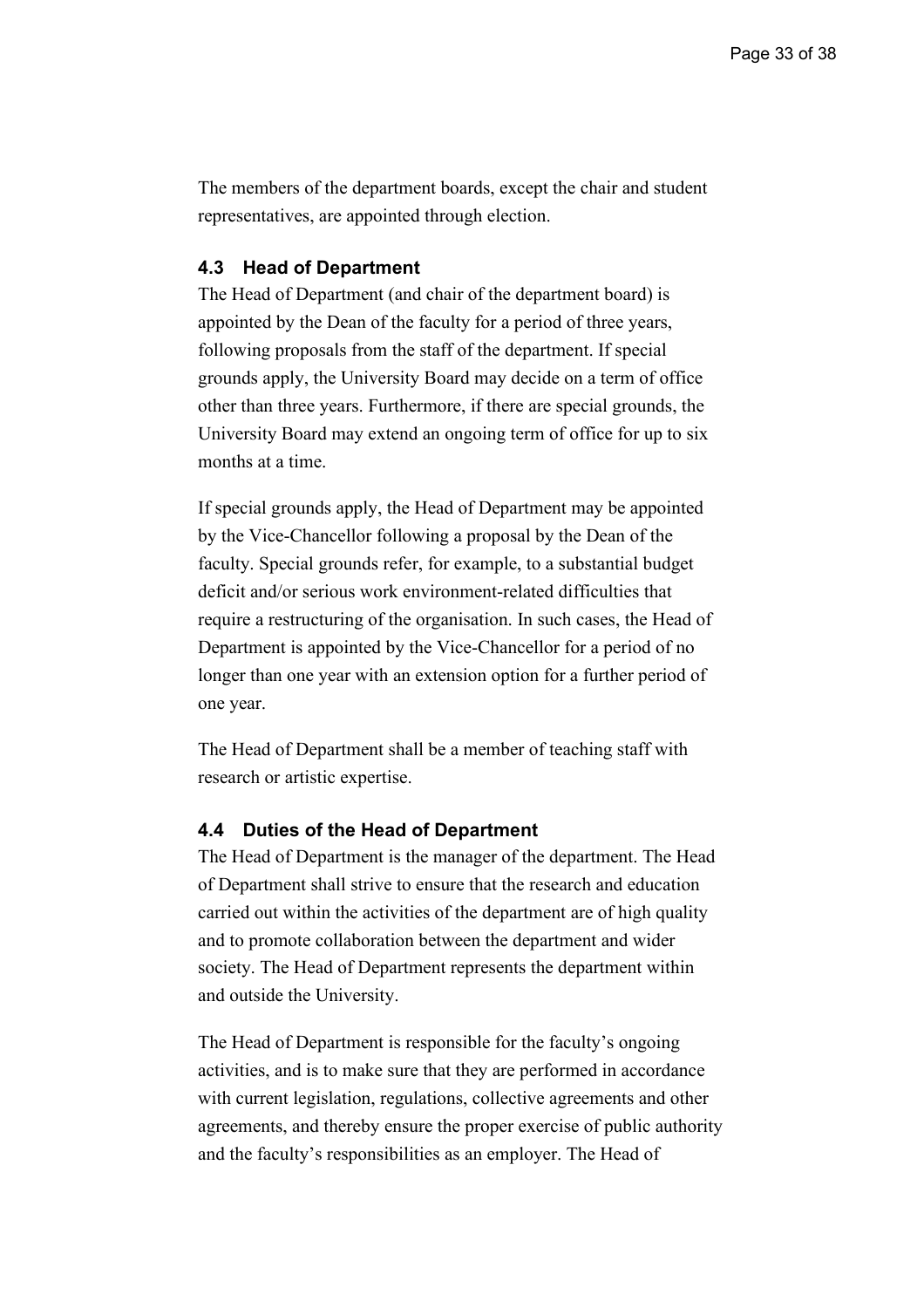Department also has decision-making powers, delegated by the department board and the faculty board.

#### **4.5 Deputy Head of Department**

The Head of Department is to have a deputy, who shall be called the Deputy Head of Department. The Deputy Head of Department is appointed by the Dean for a period of three years, following a proposal from the employees at the department. If special grounds apply, the University Board may decide on a term of office other than three years. Furthermore, if there are special grounds, the University Board may extend an ongoing term of office for up to six months at a time.

If special grounds apply, the Deputy Head of Department may be appointed by the Vice-Chancellor following a proposal by the Dean of the faculty. Special grounds refer, for example, to a substantial budget deficit and/or serious work environment-related difficulties that require a restructuring of the organisation. In such cases, the Deputy Head of Department is appointed by the Vice-Chancellor for a period of no longer than one year with an extension option for a further period of one year.

The Deputy Head of Department shall be a member of teaching staff with research or artistic expertise.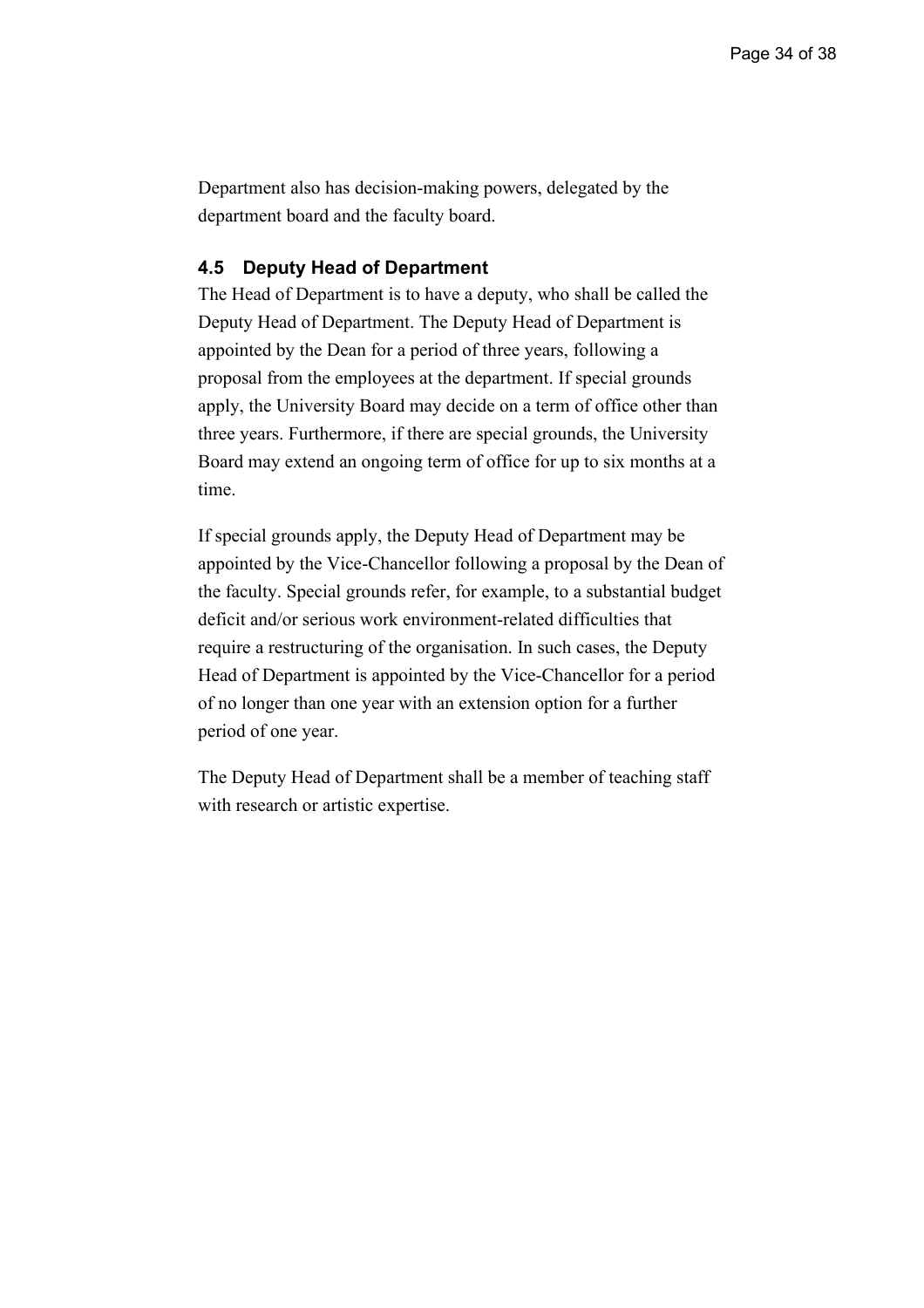## 5 Student influence at Lund University

Students at Lund University shall have the right to appoint representatives to preparatory and decision-making bodies. This applies to everything except the assessment of individual students' study performance and the processing of individual human resources matters. However, the students shall be represented in the processing of human resources matters that are regulated in the appointment rules and in the preparations for elections in which students do not have the right to vote or nominate, unless other special regulations apply.

If a decision is to be made or drafted by one single individual, information is to be provided and consultation take place with a student representative well in advance of the decision being made or drafting concluded (Ch. 2 Sec. 14 second paragraph HEO). If the students' union has not appointed a student representative, information shall be provided to the students' union.

In cases where it is judged that views need to be gathered on a matter through a consultation round to one or more bodies and the matter concerns activities of importance to education or the situation of students, the students' union whose area of operation is concerned shall constitute a consultation body or, if the areas of operation of several students' unions are concerned, consultation responses shall be gathered from the unions in a manner agreed by the unions.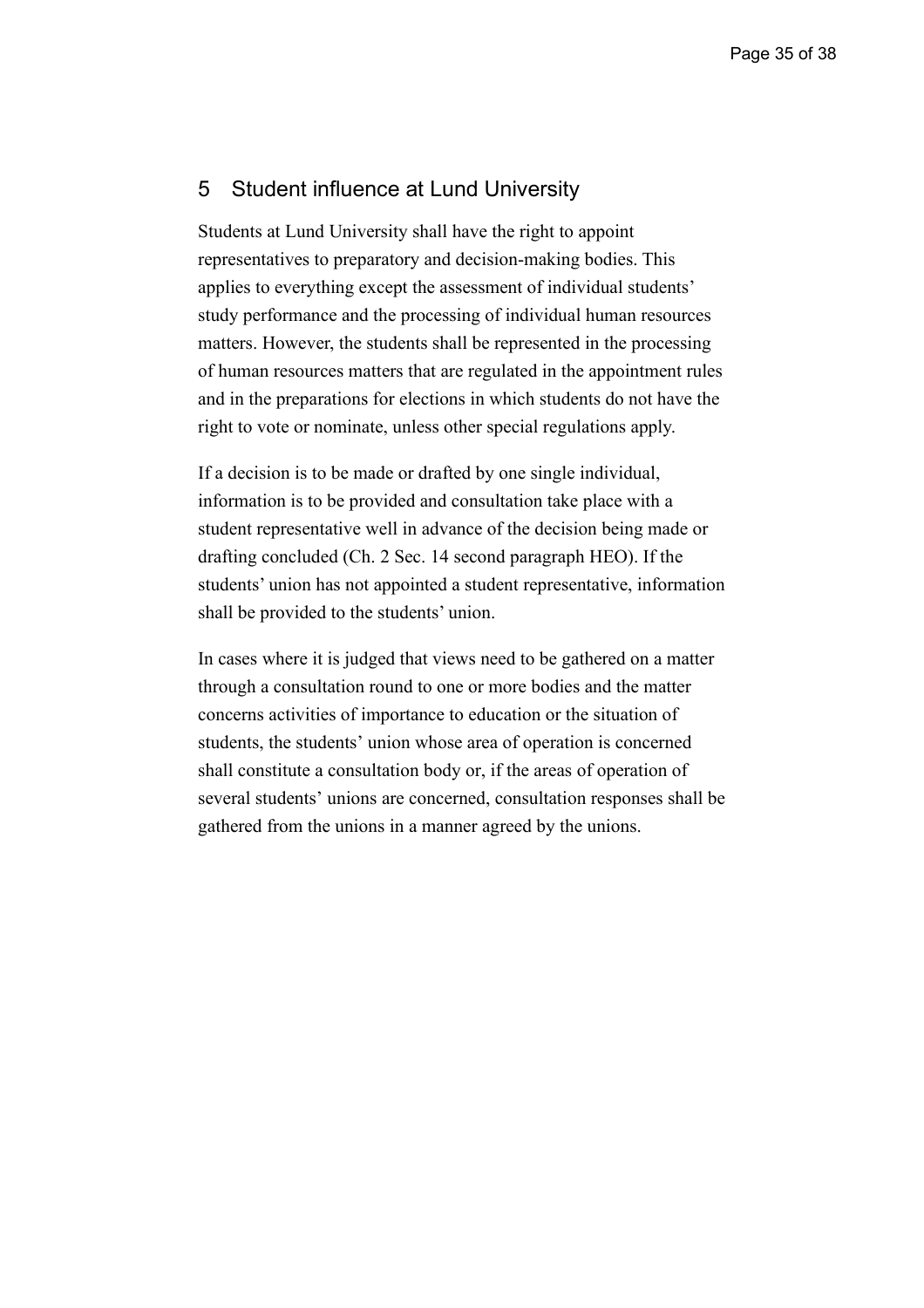## 6 Processing of matters

#### **6.1 Presentation and decisions**

Decisions shall be taken after a presentation of the matter concerned (Sec. 20 AO). Matters that are to be decided by one person do not need to be presented, with the exception of decisions by the Vice-Chancellor. Decisions of the Vice-Chancellor are generally made at a special meeting, in the presence of the University Director or a person appointed by the University Director.

Presentations are made against the background of the legal requirements for the preparation of matters in public administration. Presentation is taken to mean that the person responsible for the preparation of the matter and the drafting of a written proposal for a decision presents this in person to the person or persons who are to make the decision.

The chair of the board concerned (or the Vice-Chancellor for the University Board) is responsible for ensuring that the matter is prepared in accordance with applicable statutes and the University's own rules and regulations. The presentation shall ensure the board concerned is in a good position to make a decision that fulfils the goals set for the operations regulated within the board's area of responsibility.

#### **6.2 Disqualification**

All boards and other decision-making and drafting bodies at Lund University are subject to the rules on disqualification laid down in Sections 11 and 12 of the Administrative Procedure Act (1986:223). All processing of matters at Lund University is subject to the rules on disqualification laid down in Sections 11 and 12 of the Administrative Procedure Act. If an individual is aware of circumstances that could constitute his or her disqualification, he or she is to voluntarily notify this (Sec. 12 second paragraph, Administrative Procedure Act).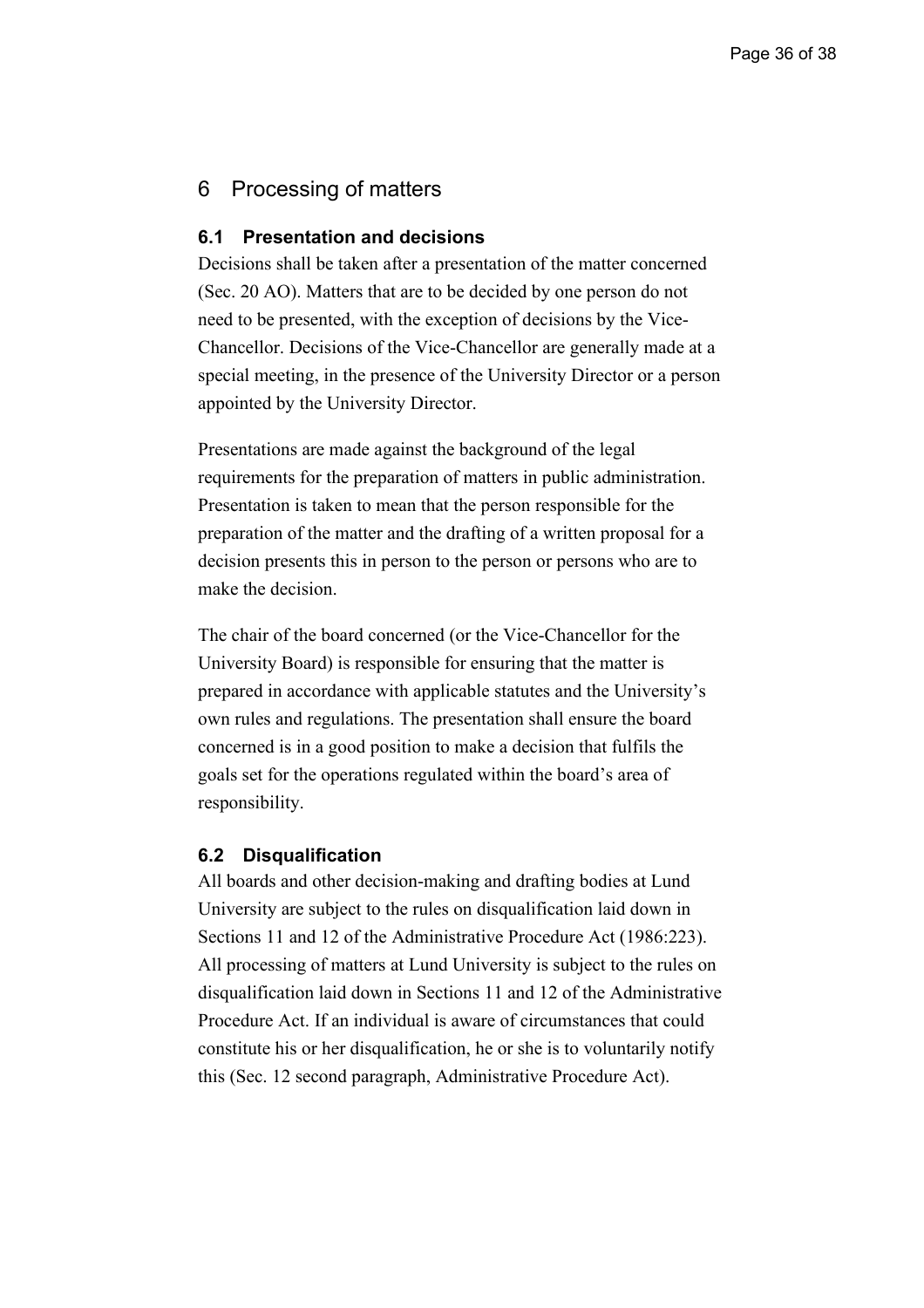### **6.3 Minutes**

Where required, minutes shall be drawn up promptly and, after review by the rapporteurs, shall be signed by the secretary and approved as soon as possible.

Minutes shall be drawn up in such a way as to make clear the content of decisions, by whom the decisions were made and who presented a report of the matter at the meeting. It shall also be clear who participated in the final processing of the matter without being involved in making the decision (Sec. 21, AO).

### **6.4 Summons**

A summons, together with the agenda and other documents, is to be sent electronically or by post to the members at least five working days before the meeting.